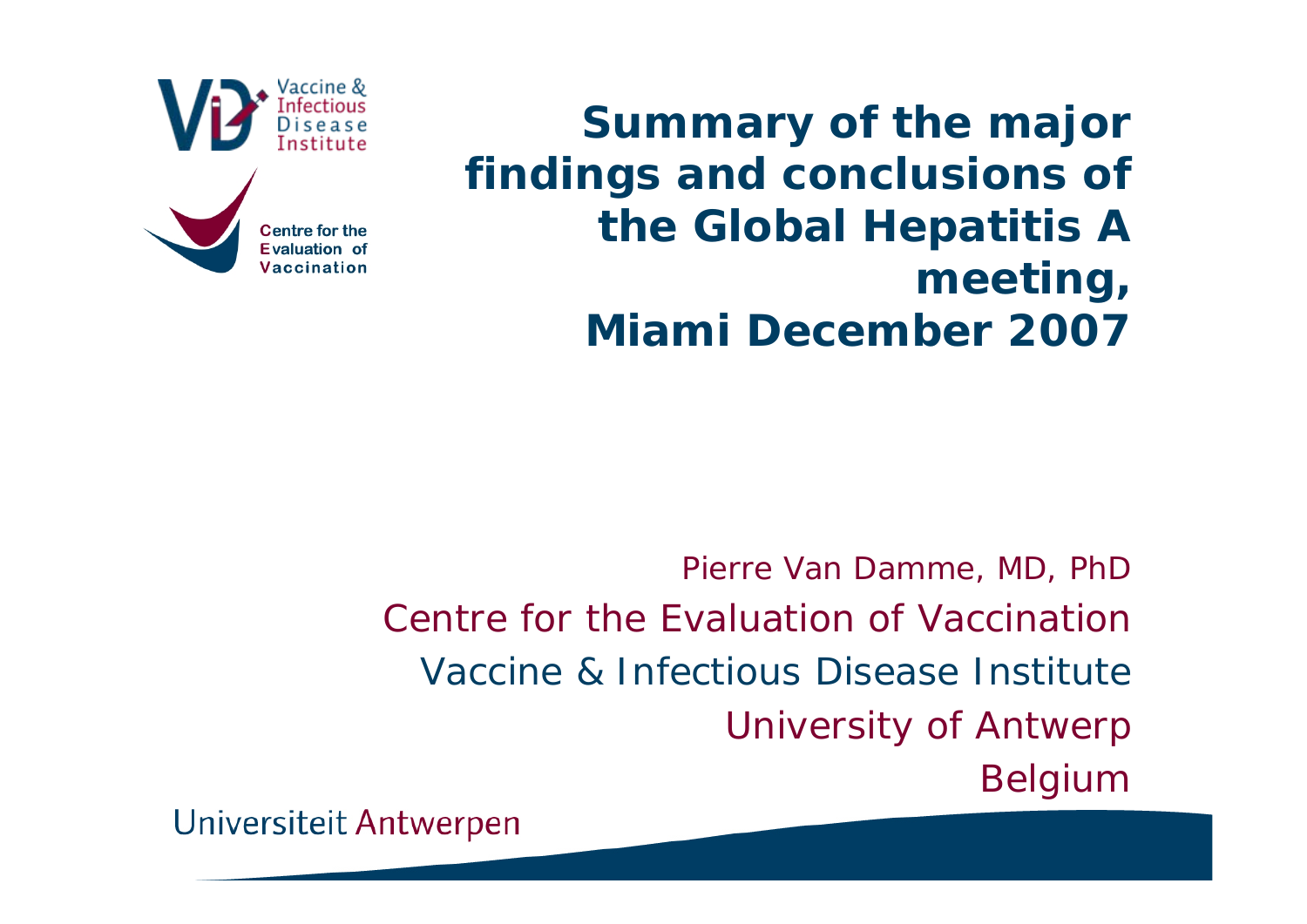

### Global Hepatitis A meeting

- Joint initiative
	- CDC, CEV, WHO, PAHO
- > 250 delegates from 46 countries
- PH representatives, epidemiologists, virologists, hepatologists, viral hepatitis and infectious disease experts, travel medicine doctors, …
- Abstract book & presentations: [www.havmeeting.info](http://www.havmeeting.info/)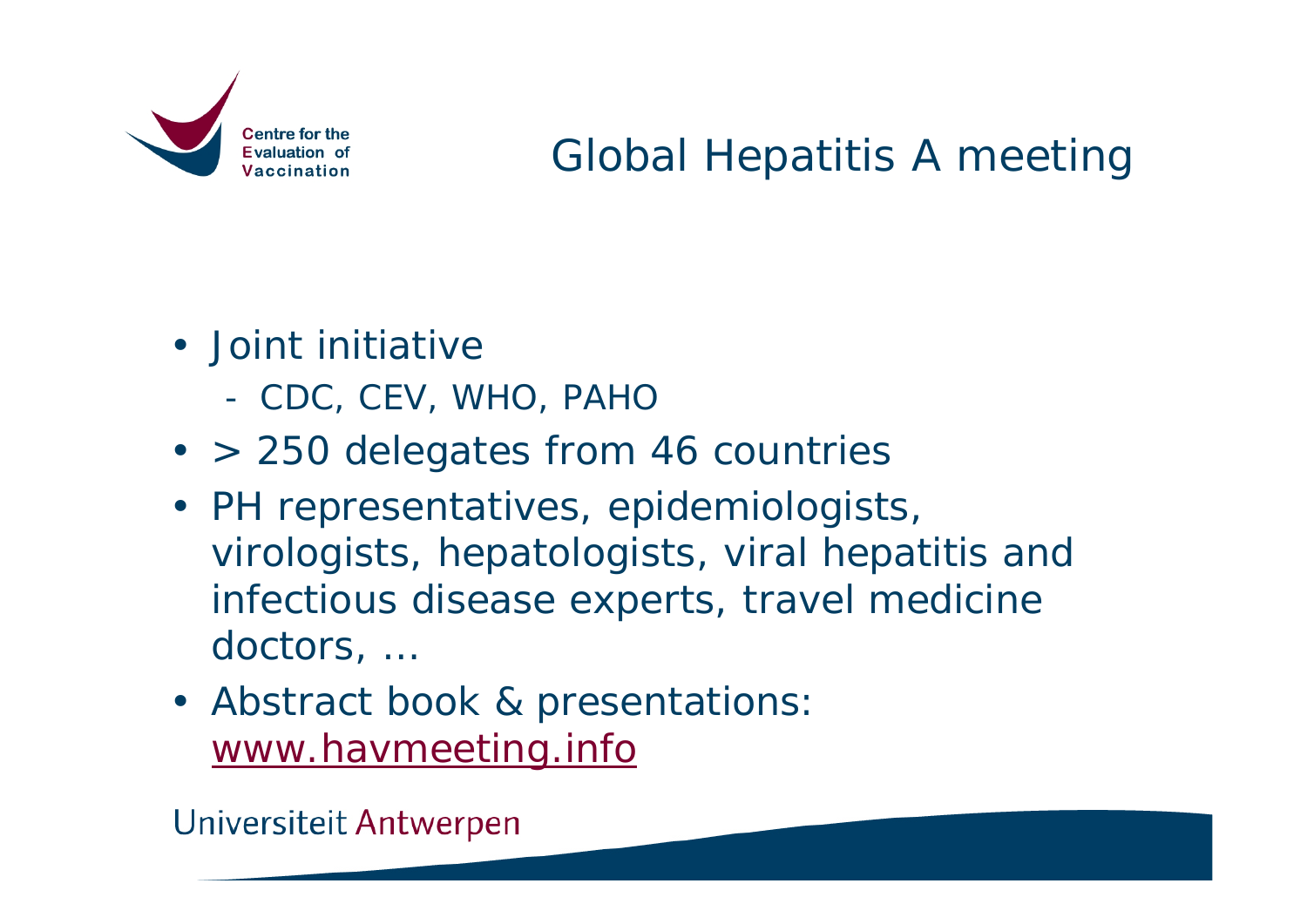

### Global Hepatitis A meeting: objectives

- To review surveillance systems, diagnostic tools, outbreak control, cost-effectiveness of hep A vaccination
- To discuss the changing epidemiology
- To review the hepatitis A immunization programmes
- To review the data needed to assess current hepatitis A prevention strategies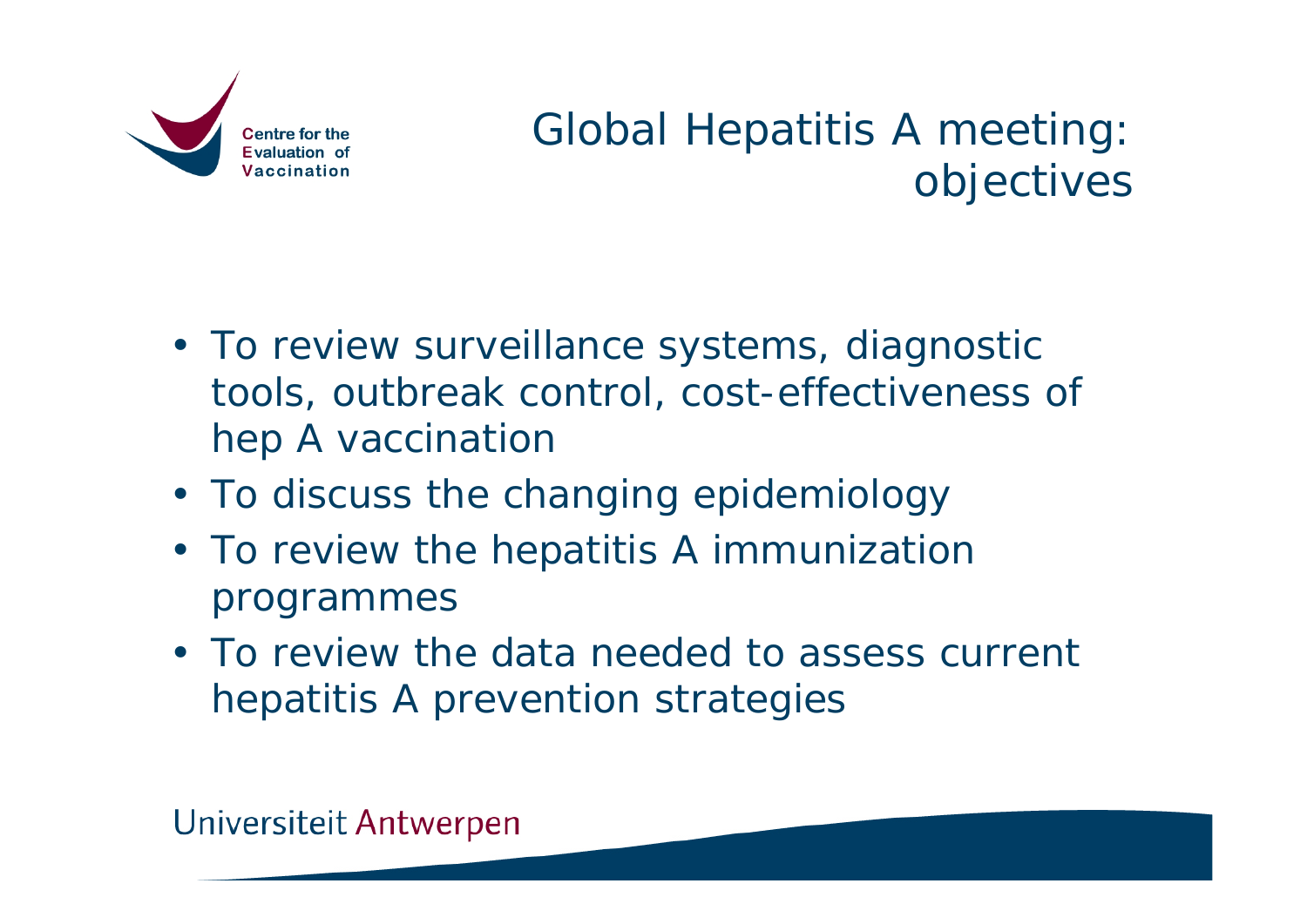

• Country presentations on hepA epidemiology:

- Brazil, Mexico, Saudi Arabia, Italy, Turkey, South-Africa, China, Korea, Thailand, India, Russia, & Ukaine
- Country presentations on prevention
	- Argentina, The Netherlands, Italy (Puglia), Israel, Spain (Calatlonia), Australia, Chile, Belarus, Russia, & China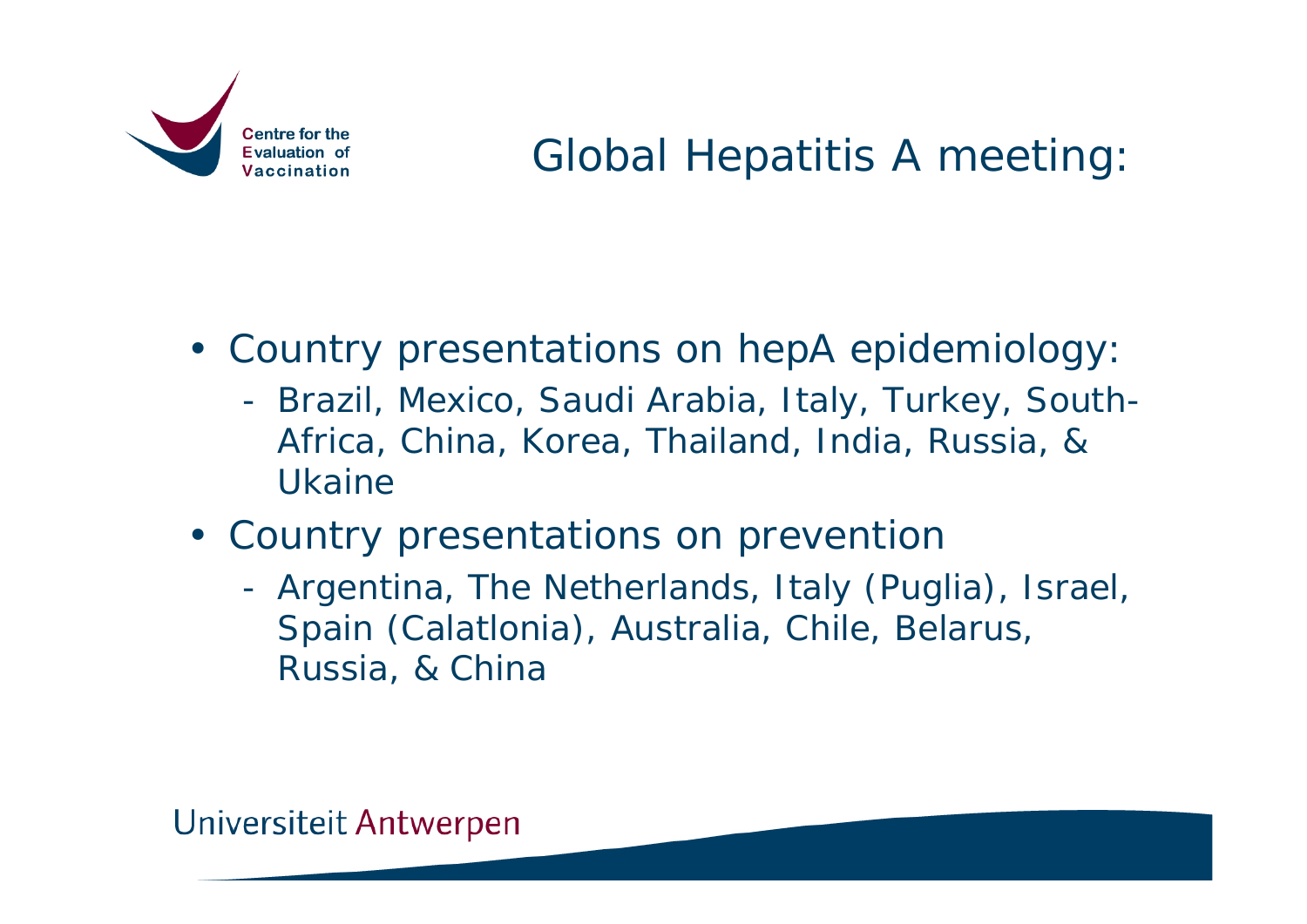

**The epidemiology, the need for an evidence for an evidence-based** decision making process with regard to control of **Hepatitis A** 

**AngelaGentile Gentile MD**

**Hospital de Niños R. Gutiérrez Gutiérrez**

**Argentina Pediatrics<sup>®</sup> Society Society**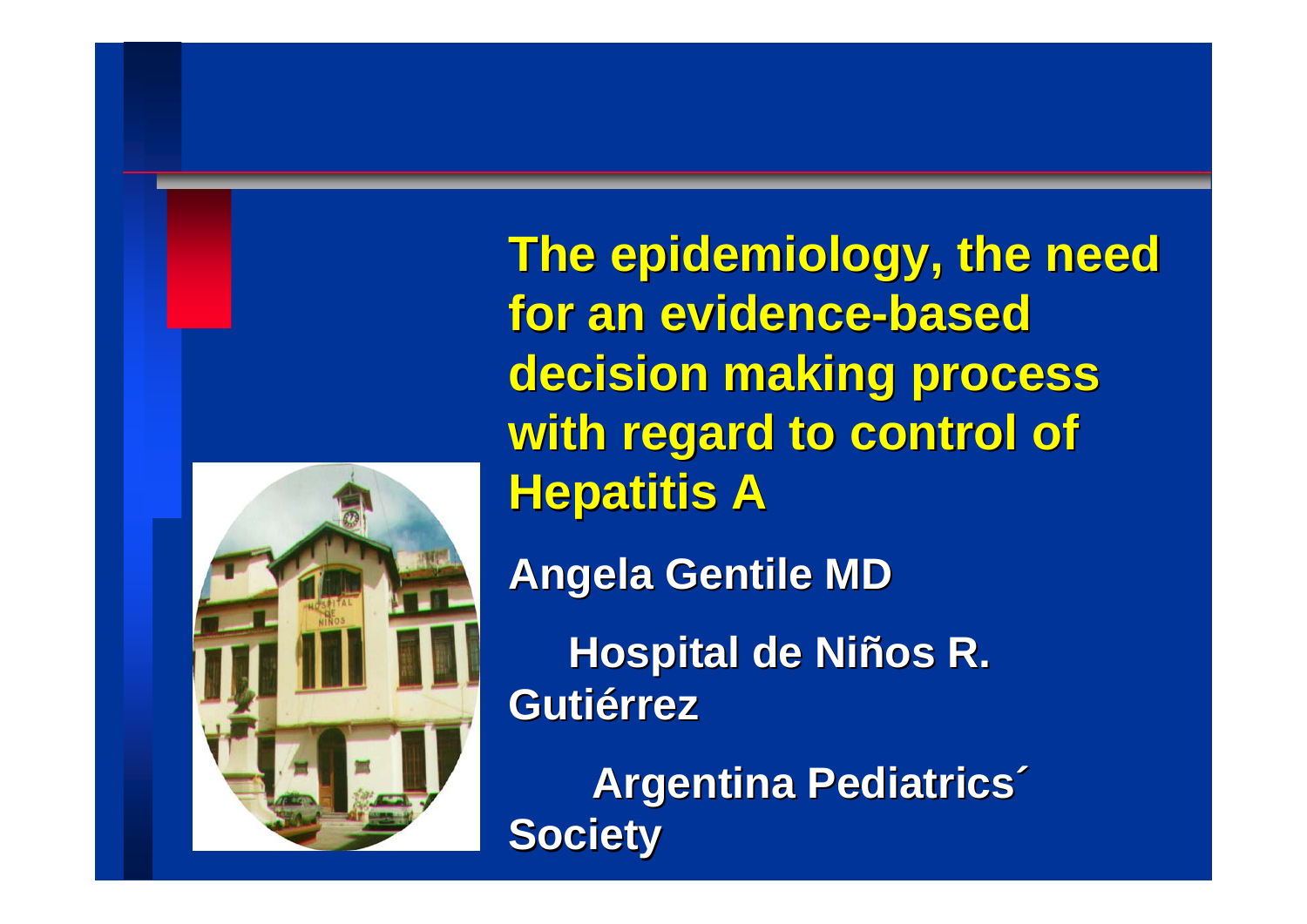### **Hepatitis A in Latin America**

- Total Population: ≅ 500.000.000.
- Estimated annual incidence rate : 40-50/100.000
- Endemicity: intermediate (South Cone) and high Endemicity: intermediate (South Cone) and high (Tropical countries) (Tropical countries)
- $\blacksquare$  Estimated cases by year: 350.000- 400.000.
- **n Mortality rate: under 15 ys. 3.000/year**
- $\blacksquare$  Acute liver failure:  $\sim$  0.3-0.4%.

*Stapleton JT and Lemon SM.: Hepatitis A and E, in Infectious Diseases (5th ed), eds Hoeprich P MC,Jordan MC and Roland AR, Lippincott Co. 1994. Pg 790-800*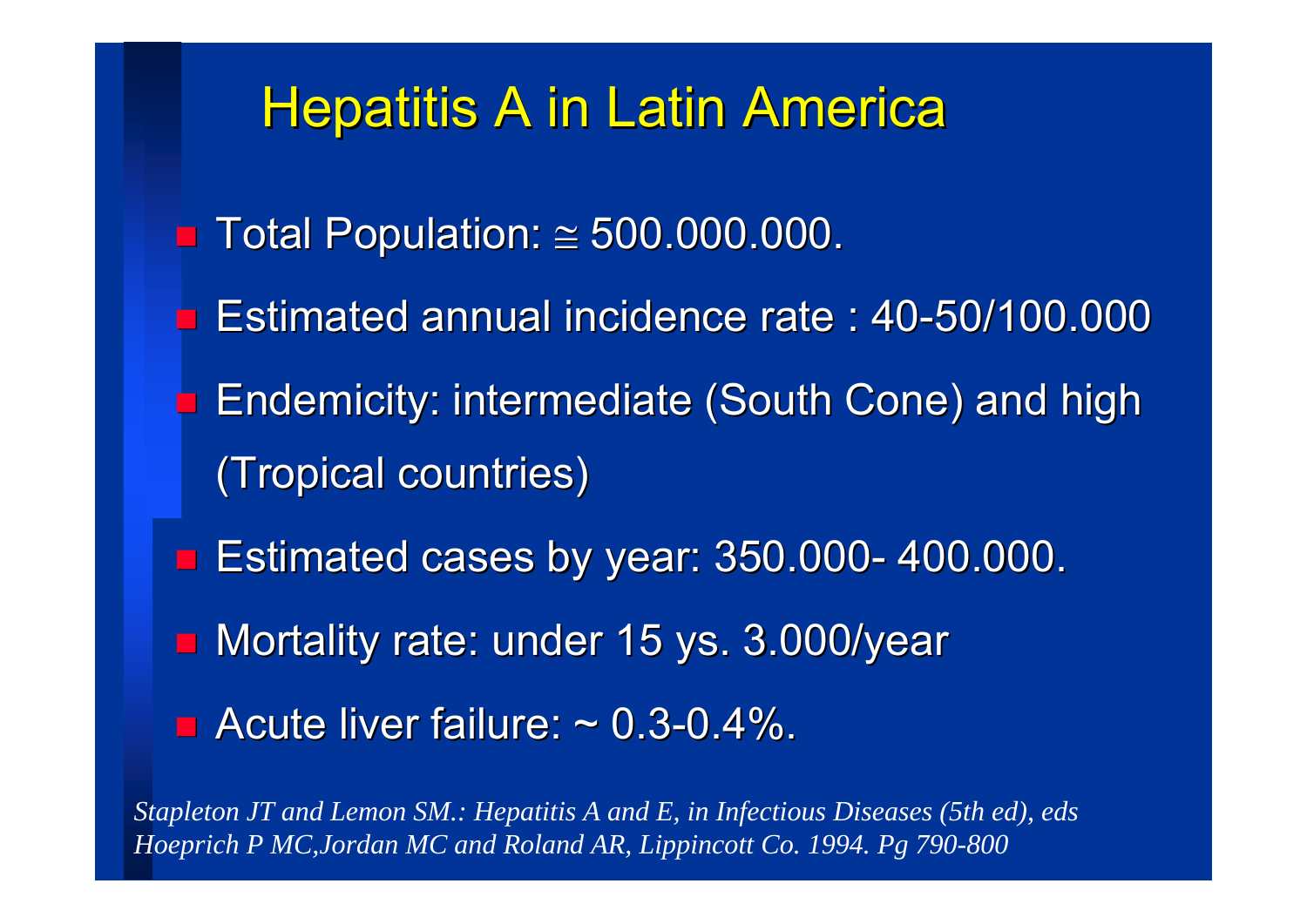### Hepatitis A prevalence in Argentina according to age and socioeconomical level N: 1500



*Gentile A y col. Lausanne ECCMID1997* , *Tapia-Conyer R et al. Am J Trop Med Hyg 61(5) 1999 825-29.*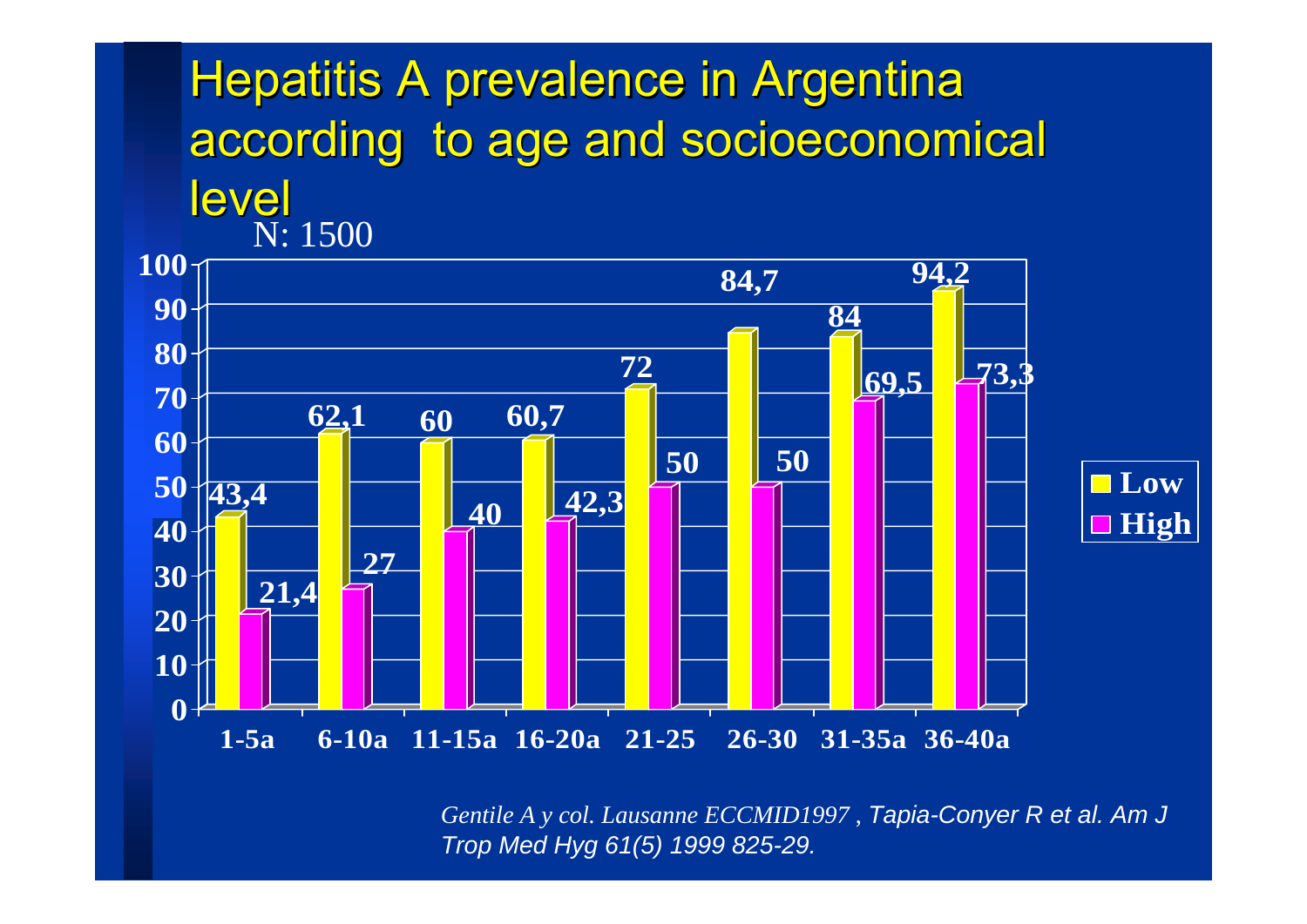# ALF : Argentina experience

*May 1982 - September 2002 N: 210 patients patients*

■ *Age: (mean ± SD): 5,33 years (r: 12 m-17,4 ys.)*

> 87% < 10 years *63,5% < 5 63,5% < 5 years*

*Gender: (masc/ fem): 107/103 ): 107/103*

*Ciocca M, Ramonet M, et al,.J Pediatr Gastroenterol Nutr 39: 2004*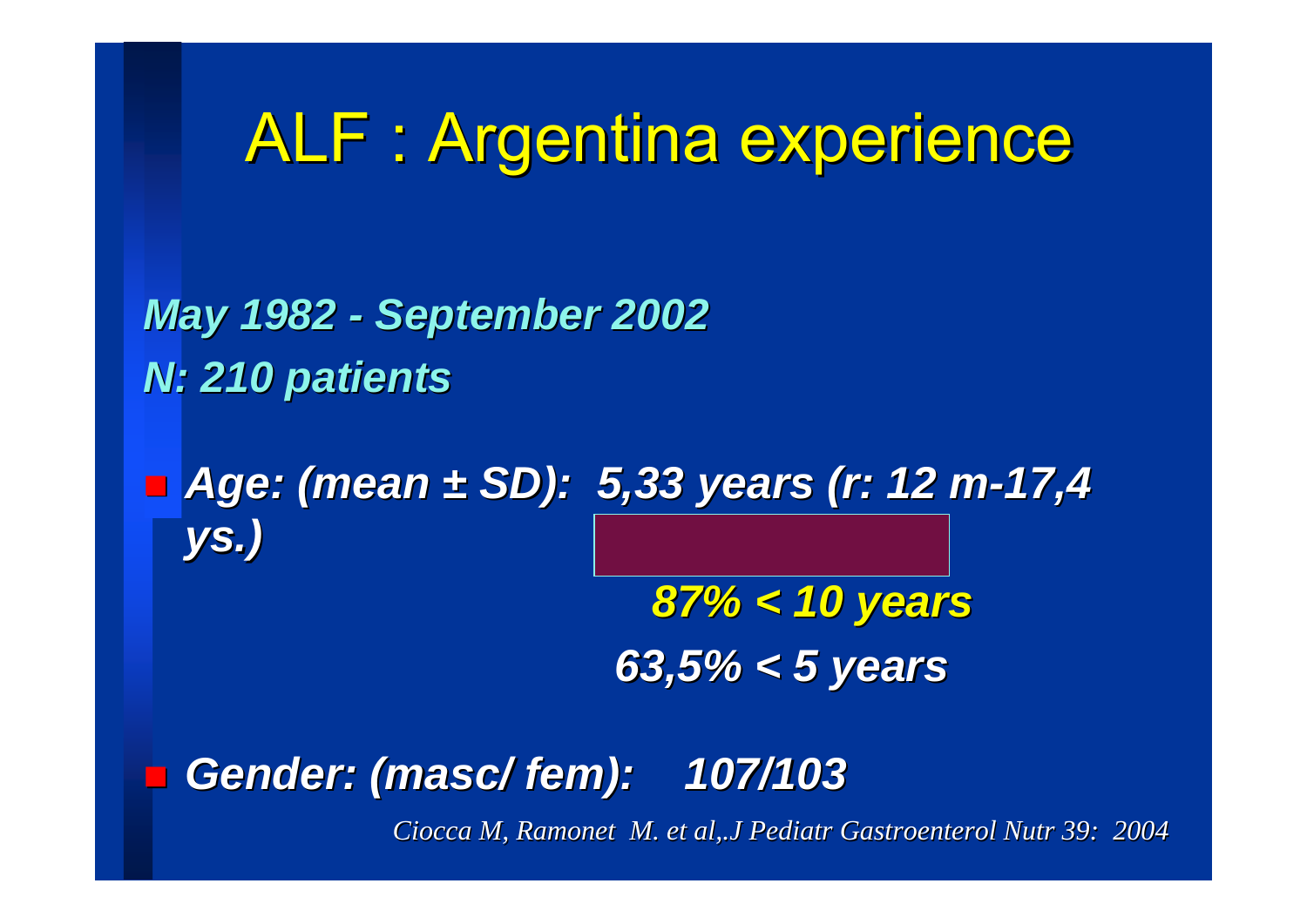The decision was taken considering……

> 1-- Disease Burden ■ 2- Cost-- effectiveness  $\blacksquare$  3-Vaccine characteristics 4 - Programmatic feasibility 5 -- Social acceptance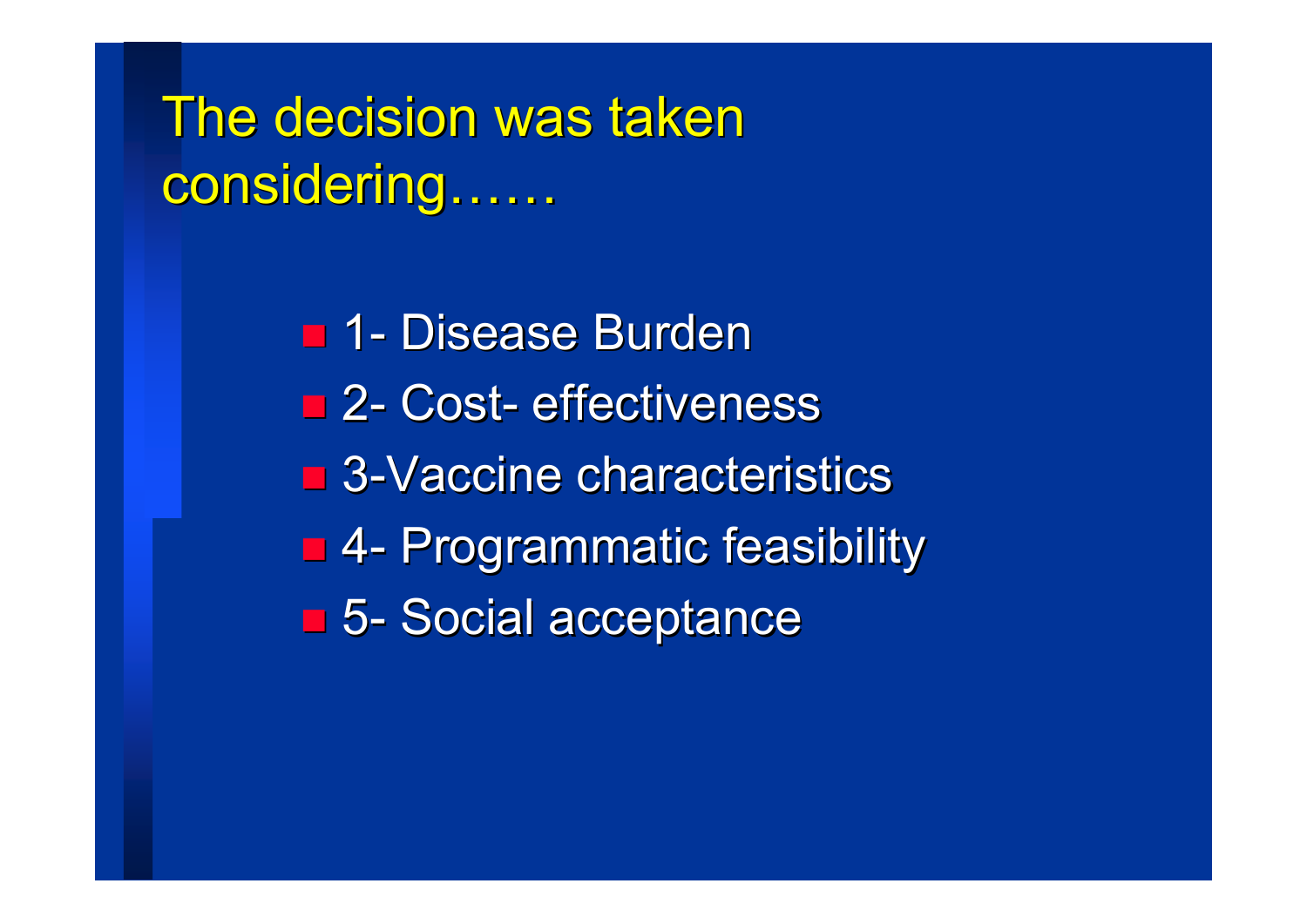## National Immunization Schedule Argentina, Ministry of Public **Health**

| <b>EDAD</b>                                 | <b>BCG</b>           | Anti-<br>hepatitis<br><b>B</b> (HB)       | Cuádruple<br>(DTP-Hib) | <b>Sabin</b><br>(OPV) | <b>Triple</b><br>viral<br>(SRP) | Anti-<br>hepatitis<br>A (HA) | <b>Triple</b><br>(DTP) | <b>Doble</b><br>bacteriana bacteriana<br>(dT) | <b>Doble</b><br>viral (SR) |
|---------------------------------------------|----------------------|-------------------------------------------|------------------------|-----------------------|---------------------------------|------------------------------|------------------------|-----------------------------------------------|----------------------------|
| Recién<br>nacido                            | Única dosis<br>$[1]$ | 1ª dosis<br>[2]                           |                        |                       |                                 |                              |                        |                                               |                            |
| 2 meses                                     |                      | 2ª dosis                                  | 1ª dosis               | 1ª dosis              |                                 |                              |                        |                                               |                            |
| 4 meses                                     |                      |                                           | 2ª dosis               | 2ª dosis              |                                 |                              |                        |                                               |                            |
| 6 meses                                     |                      | 3ª dosis                                  | 3ª dosis               | 3ª dosis              |                                 |                              |                        |                                               |                            |
| 12 meses                                    |                      |                                           |                        |                       | $1a$ do is                      | 1 dosis                      |                        |                                               |                            |
| 18 meses                                    |                      |                                           | 4 <sup>a</sup> dosis   | 4ª dosis              |                                 |                              |                        |                                               |                            |
| $6$ años                                    |                      |                                           |                        | Refuerzo              | $2a$ do is                      |                              | Refuerzo               |                                               |                            |
| 11 años                                     |                      | Iniciar o<br>comple tar<br>esquema<br>[3] |                        |                       | Refuer zo<br>[4]                |                              |                        |                                               |                            |
| 16 años                                     |                      |                                           |                        |                       |                                 |                              |                        | <b>Refuerzo</b>                               |                            |
| Cada 10<br>años                             |                      |                                           |                        |                       |                                 |                              |                        | Refuerzo                                      |                            |
| Puerperio<br>o post-<br>aborto<br>inmediato |                      |                                           |                        |                       |                                 |                              |                        |                                               | 1 dosis $[4]$              |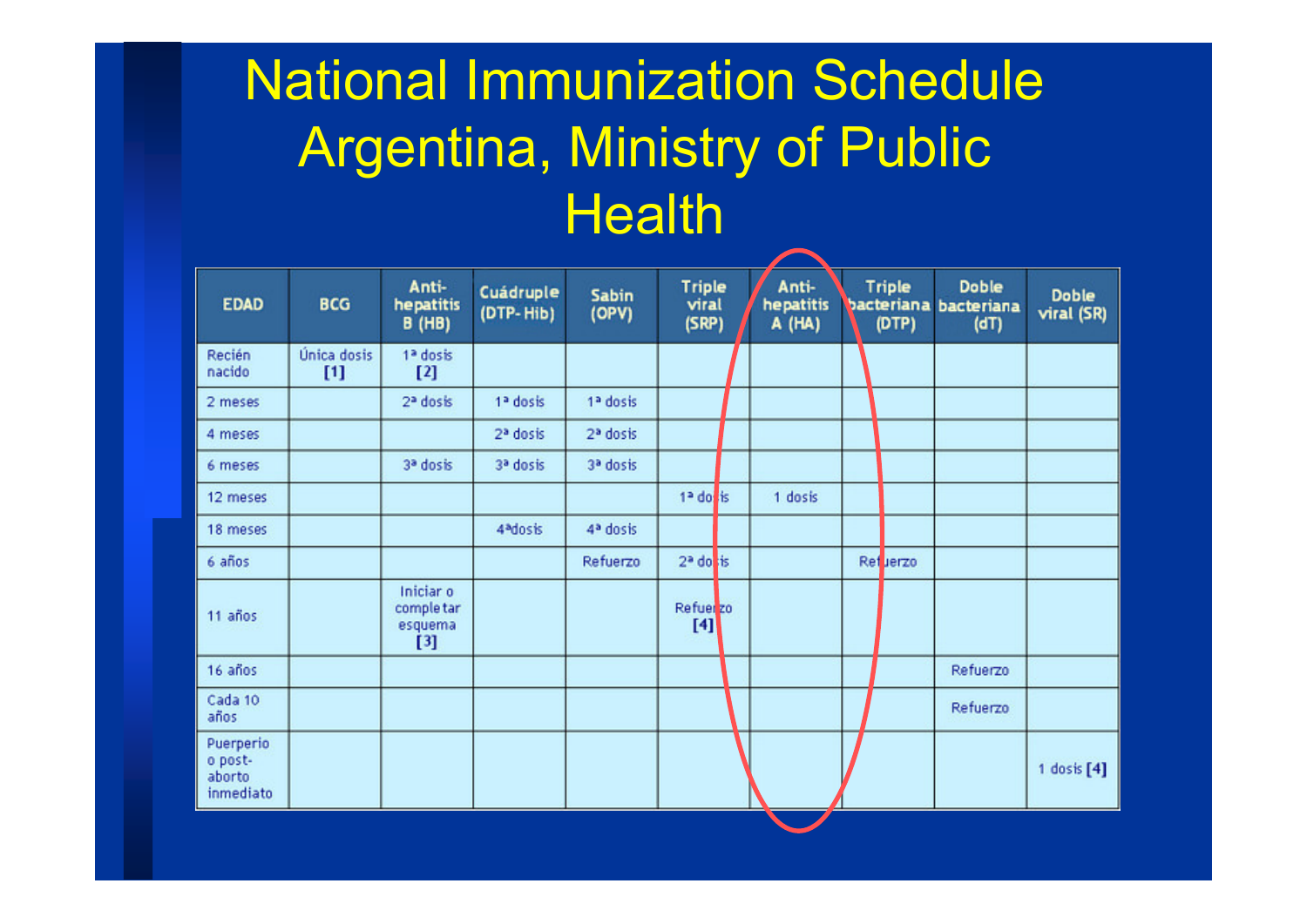## Argentina: National Immunization coverage in first year of life, 2006



**Sabin Cuádruple Triple Viral BCG Hepatitis B Hepatitis A**

#### *National Immunization Programme*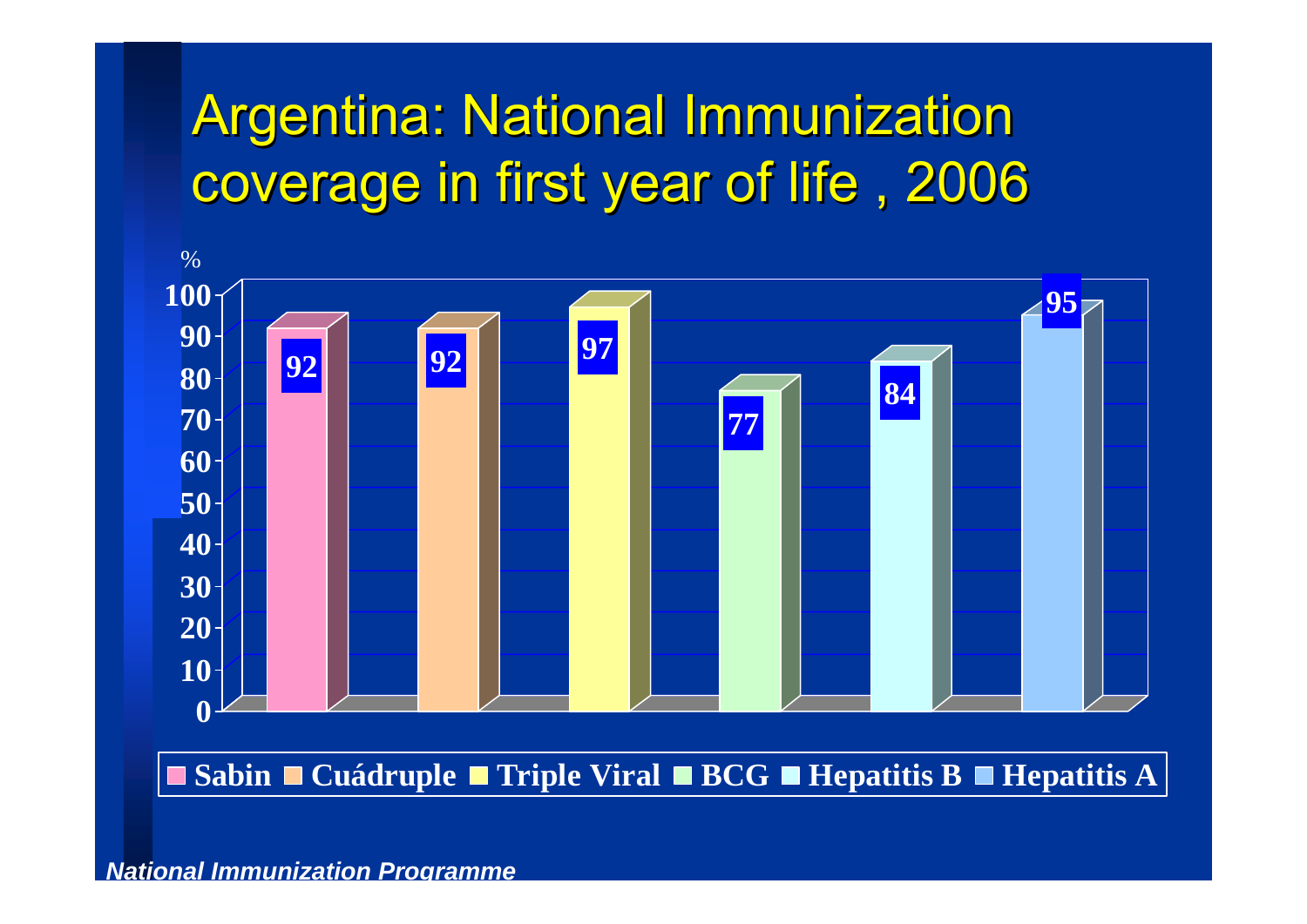# **Epidemiologic Shift in Prevalence of Antibodies to Hepatitis A Virus**

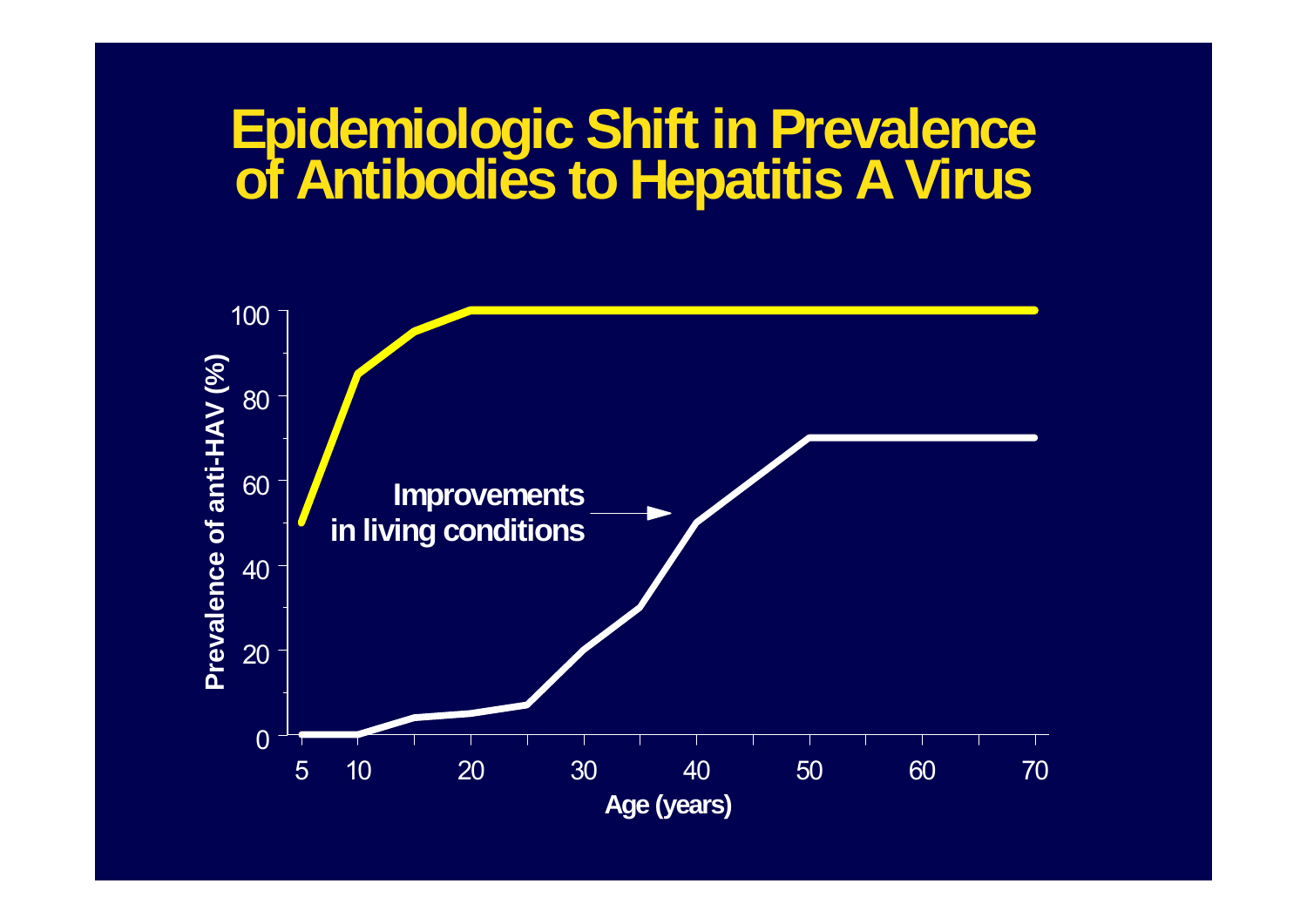### Hepatitis A: Transition from High to Intermediate Endemicity Features

- $\bullet$  Lower prevalence among children
	- $-$  Increase in average age of infection  $\,$
	- Increased morbidity
- Outbreak potential
	- Circulating virus
	- Cohorts of susceptible older children, adolescents, and adults
- Variability in incidence
	- Within regions
	- Within countries and cities
		- urban/rural
		- socioeconomic status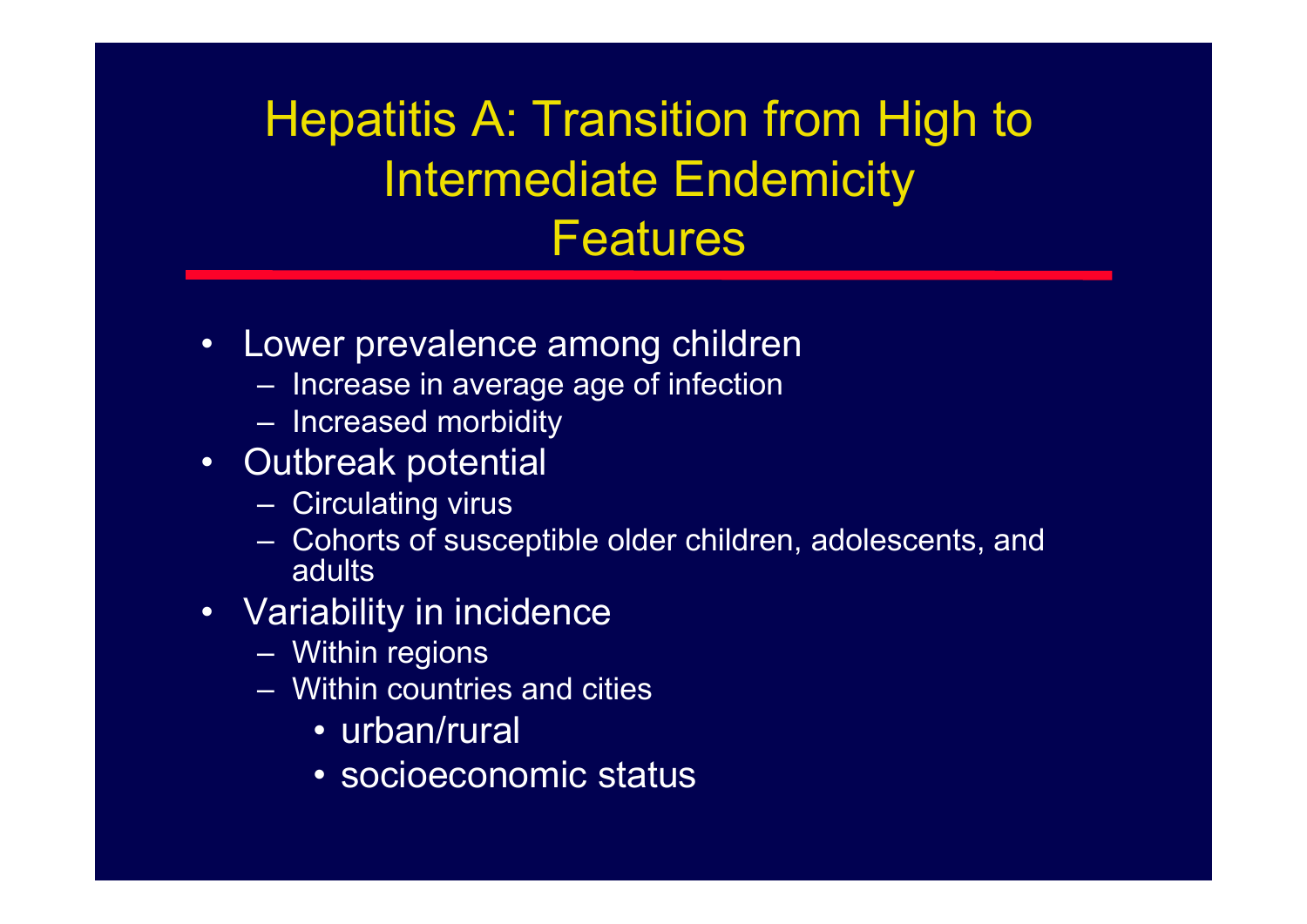### Current data limited

- •Old
- •Missing country, regional data
- Developed-country data used to estimate proportion of acute hepatitis as hepatitis A; age distribution of cases; distribution of severity of cases (including case fatality rate)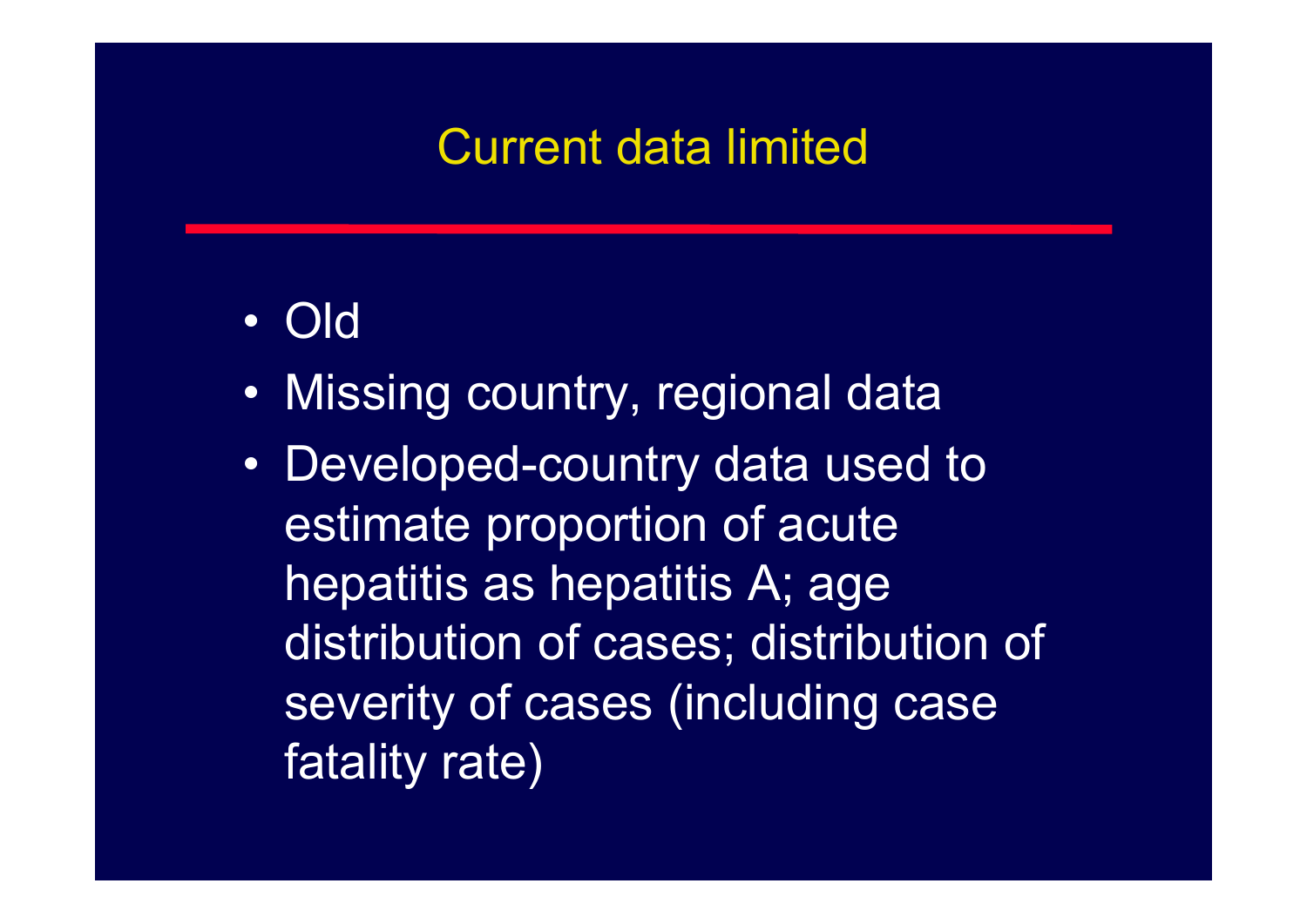### Describing the epidemiology of HAV: Prevalence vs. Incidence

|                                                                                                                        | Prevalence | Incidence |
|------------------------------------------------------------------------------------------------------------------------|------------|-----------|
| <b>Assess population immunity and</b><br>susceptibility                                                                | ╉╺╋╸┽╸     |           |
| Monitor trends in incidence of and<br>risk factors for disease                                                         | -255       |           |
| <b>Assess burden of disease</b>                                                                                        |            | 752       |
| <b>Identify and control outbreaks</b>                                                                                  | ш          | -는 -는 -는  |
| Identify infected persons and at-<br>risk contacts for preventive<br>interventions (i.e. post-exposure<br>prophylaxis) | $\sim$     |           |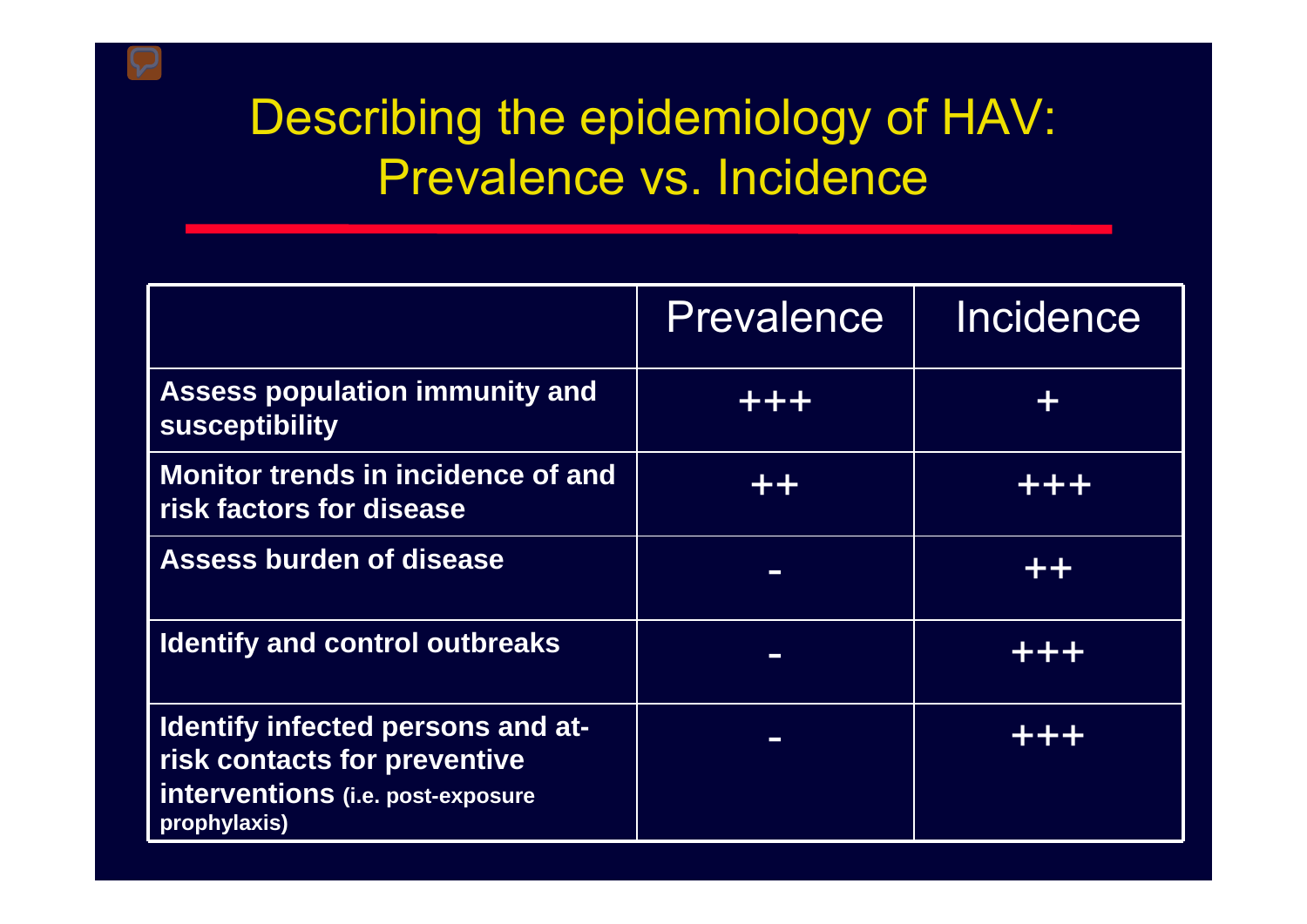### **Rationale for Surveillance for Acute Viral Hepatitis A (and other types)**

- Quantify burden of disease
- • Measure risk of acute hepatitis A in all age groups
- Evaluate risk factors for HAV infection
- Define the need for and identify target groups for vaccination programs
- •Measure the impact of vaccination strategies
- Provide basis for further investigations of HAV epidemiology: case/control studies, outbreak investigations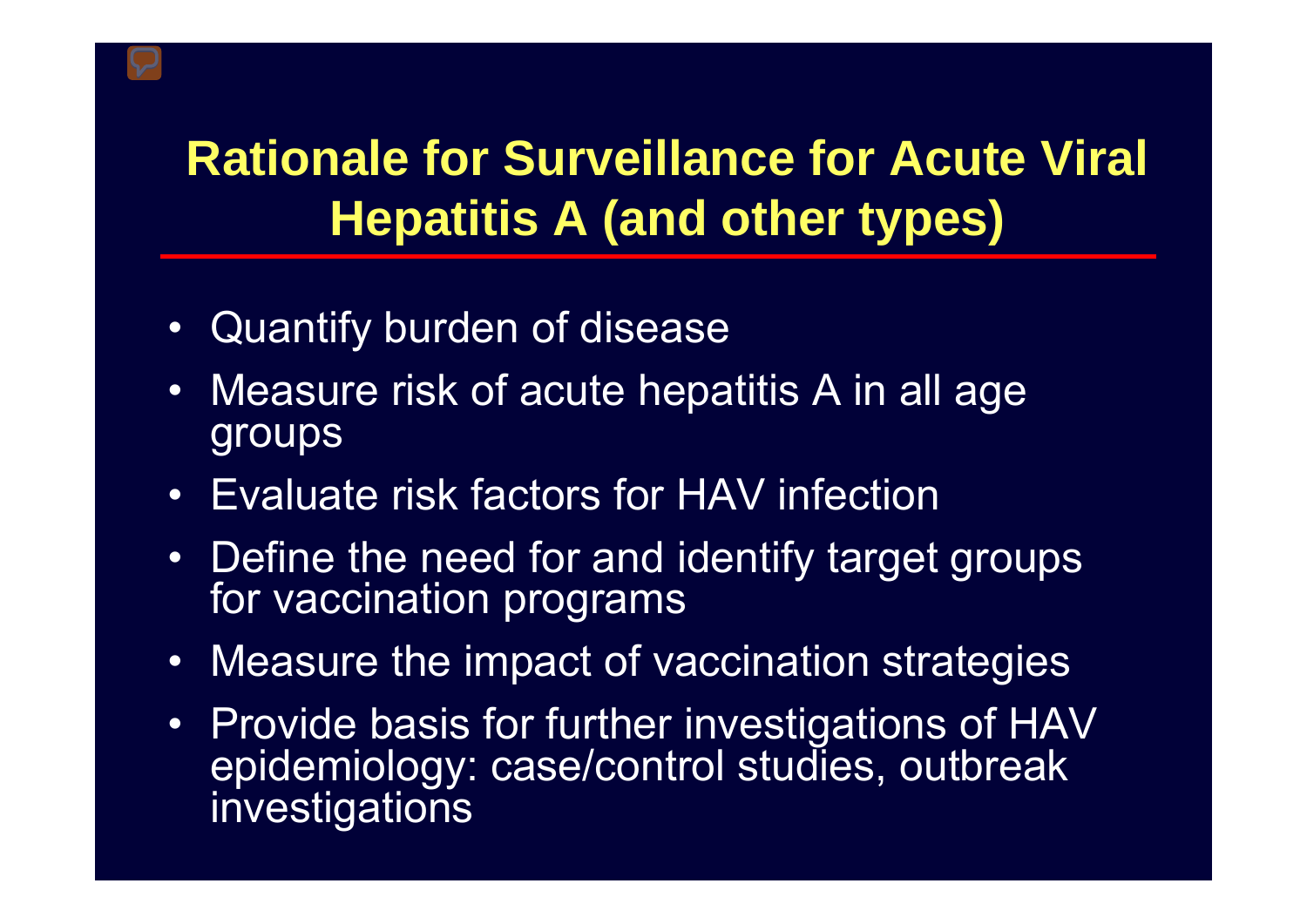

### **EUROHEP.NET**

Survelliance of vaccine preventable hepatitis

The EUROHEP.NET Project is a European Commission-funded feasibility study for a future network on surveillance and prevention of vaccine-preventable hepatitis

\**EUROHEP.NET Team:* **P. Van Damme, A. Vorsters, K. Van Herck and E. Leuridan**  (Centre for the Evaluation of Vaccination, WHO Collaborating Centre for Prevention and Control of Viral Hepatitis, Department of Epidemiology and Community Medicine, University of Antwerp, Belgium); **M. Kojouharova** (National Centre for Infectious and Parasitic Diseases, Sofia, Bulgaria); **R. Dagan** (Pediatric Infectious Diseases Unit, Soroka University Medical Centre, Beer Sheva, Israel); **P. Bonanni, S. Boccalini and A. Bechini**  (Department of Public Health, University of Florence, Italy); **J. Hallauer** (Universitats klinikum Charite ´, Berlin, Germany); **V. Usonis** (Vilnius University Centre of Paediatrics, Lithuania); **W. Magdzik, A. Zielinski and M. Czerwinski** (Department of Epidemiology, National Institute of Hygiene, Warsaw, Poland).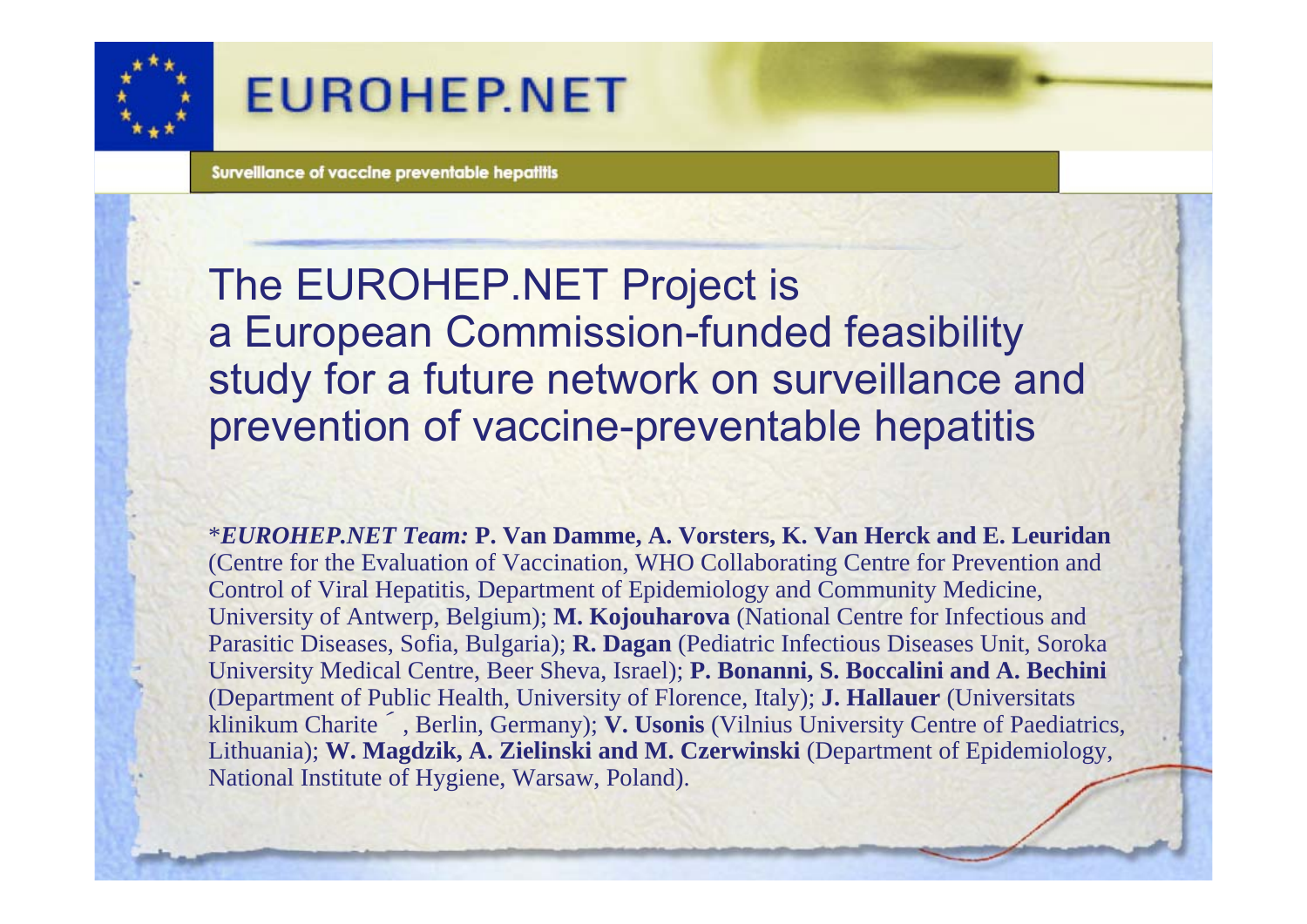

#### **In summary:**

- 1. All countries have surveillance systems for burden of disease in place but a **wide diversity of surveillance**  systems exists among them due to different local situations.
- 2. The surveillance data on burden of disease **are not collected in a standardized way:** different data sources for hospital admission and mortality due to HAV and HBV are in place.
- 3. In some countries the data on total number of hospital admissions and deaths due to HAV and HBV are not available. Sometimes the data sources are present, but data are not immediately accessible or complete.
- 4. Data on days of hospitalization, total number of liver transplants and the proportion due to hepatitis A, B and C are not often included in the current surveillance systems of burden of disease.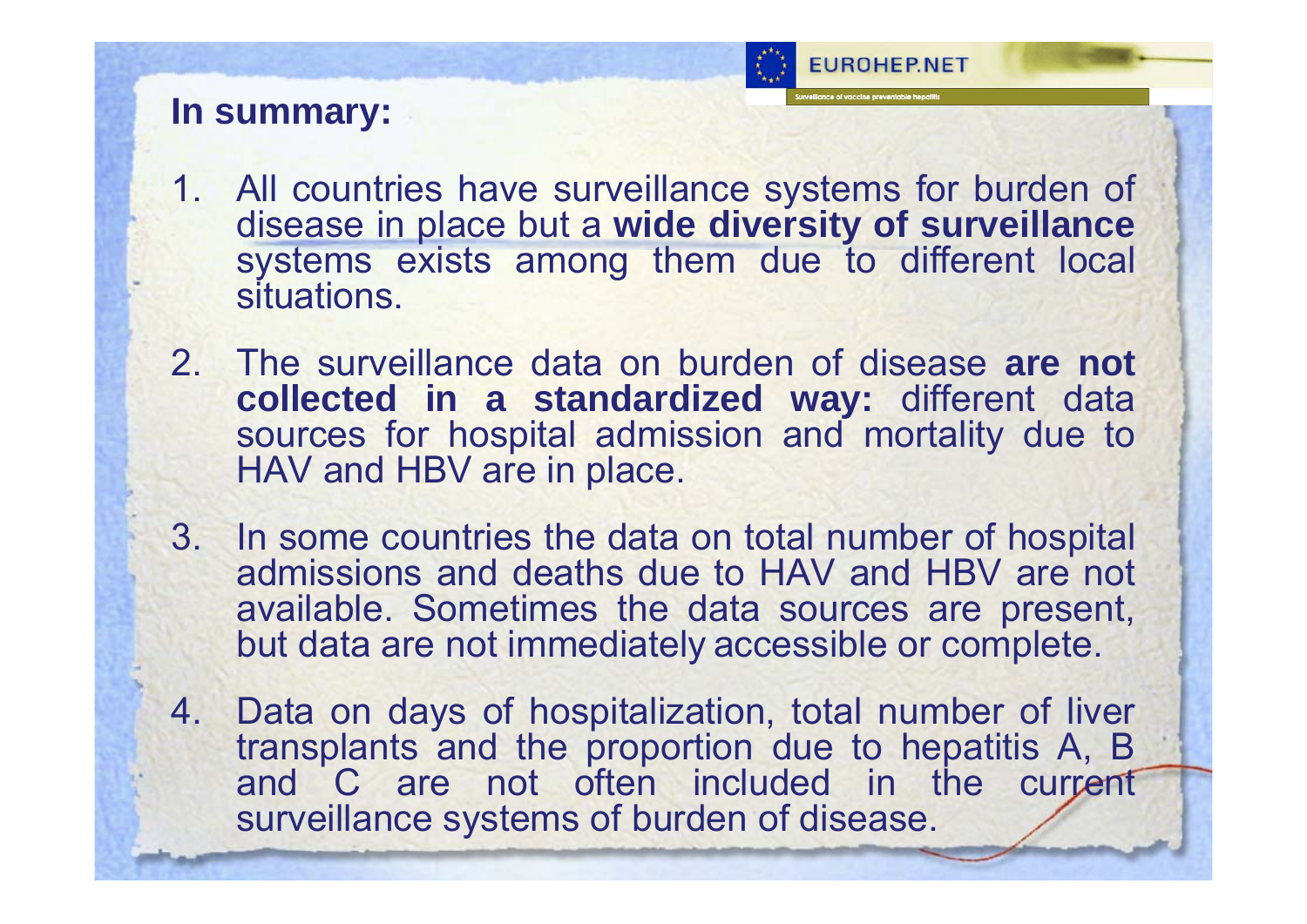

- 5. There is not a **unique adoption of ICD-10 code** to report the diagnosis of hepatitis for hospital admission or death. ICD-10 came into use in WHO Member States since 1994,. Many countries had not yet adopted this standard several years later (more countries adopted it since then)
- 6. In some countries, available data on burden of disease are gathered only for remuneration reasons, not for epidemiological purposes. Sometimes only data from extemporary studies are available, without a routine registration system
- 7. In a number of countries, **data are collected regionally** and there is no centralised national data collection, or their aggregation at the central level is not timely
- 8. Blanks or missing data in the answers to the EUROHEP.NET survey, unless otherwise specified, can either be due to nonavailable/traceable information in the country or to nonavailability of such information to the country correspondent at the time of the survey. In the latter case, this does not necessarily mean that the information does not exist.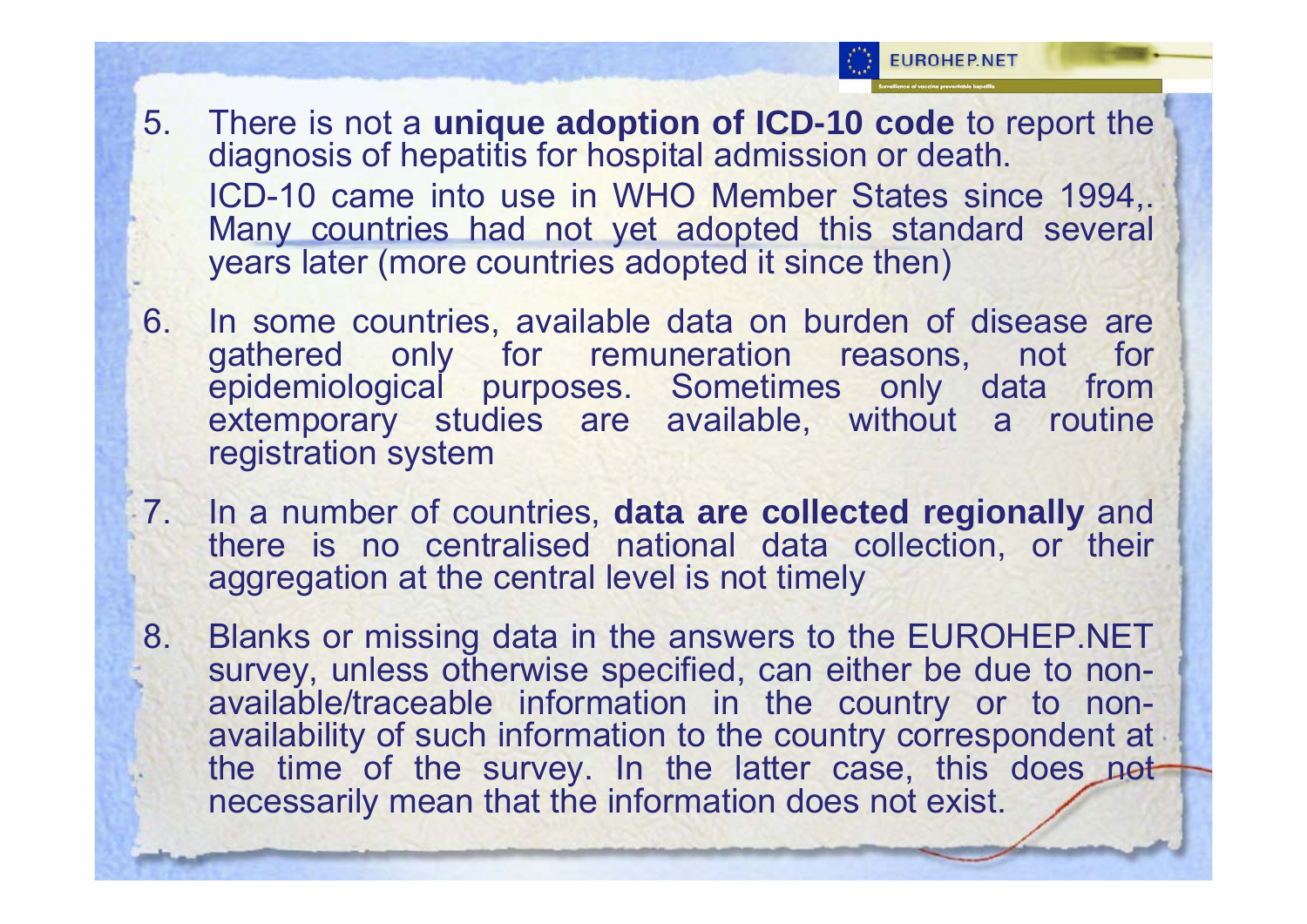| country       | Endemicity<br>Age-specific sero-<br>prevalence                        | outbreaks                        | HepA vacc<br>policy                                     | coverage                                    | impact                                                      |
|---------------|-----------------------------------------------------------------------|----------------------------------|---------------------------------------------------------|---------------------------------------------|-------------------------------------------------------------|
| South Africa  | High-Intermediate<br>$> 90\%$ HAV +<br>lower s-e class                | outbreaks                        | Target risk<br>groups                                   |                                             |                                                             |
| Argentina     | High-<br>Intermediate<br>Pre:<br>139/100.000<br>post:<br>28.3/100.000 | Large<br>outbreaks<br>in 2003-04 | <b>Universal</b><br>hepA vacc in<br>2005<br>Single dose | 95%<br>Reg.<br><b>Variations:</b><br>60-90% | No new<br>outbreaks<br>$>80\%$<br>reduction in<br>incidence |
| <b>Brazil</b> | High-<br>Intermeidate<br>7.5/100.000<br>but underrep.                 | <b>Small</b><br>outbreaks        | No vacc<br>policy<br>Improve<br>hygienic<br>conditions  |                                             |                                                             |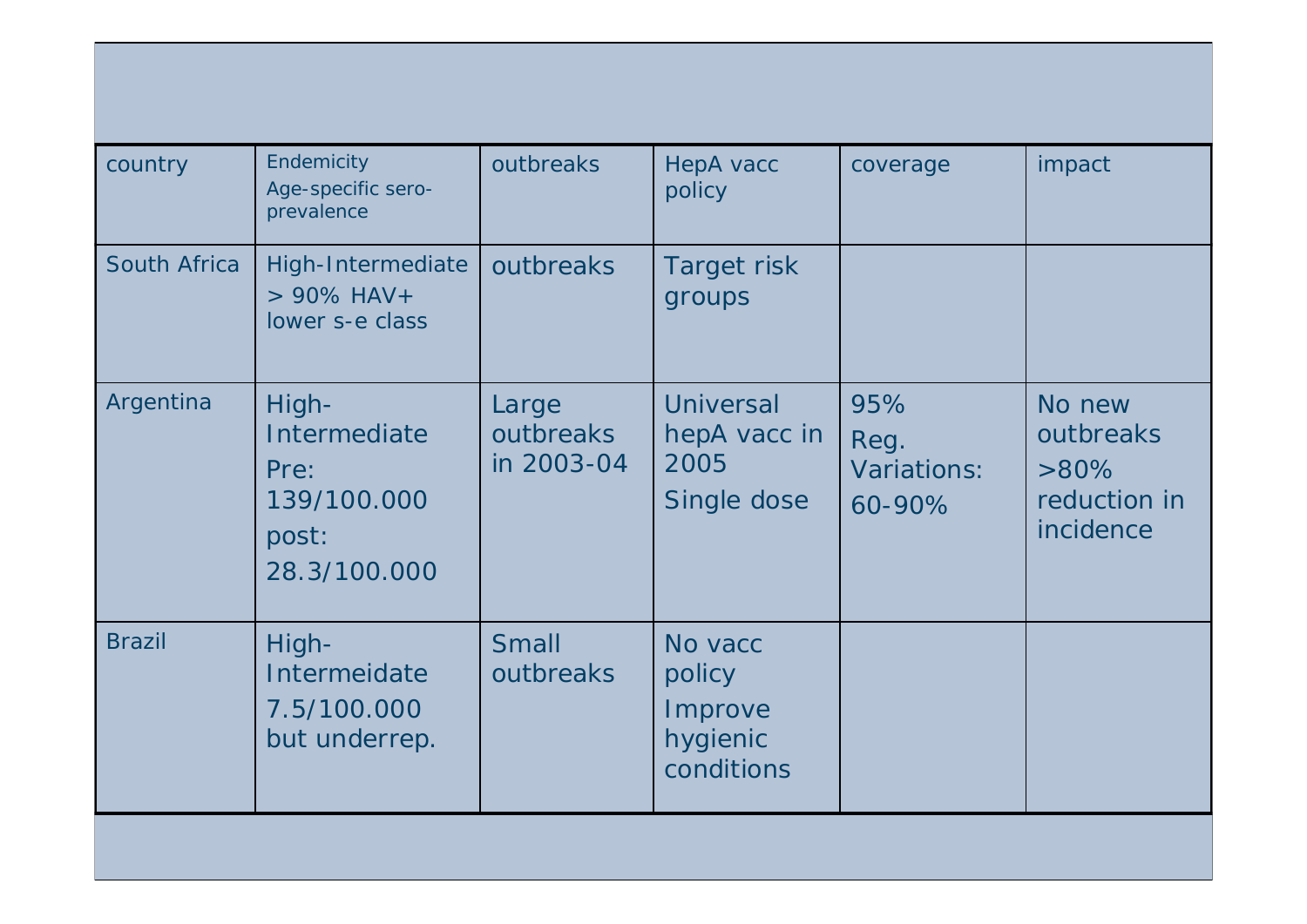| country       | Endemicity<br>Age-specific sero-<br>prevalence                                                       | outbreaks                                      | HepA vacc<br>policy                                                        | coverage                  | impact                                                    |
|---------------|------------------------------------------------------------------------------------------------------|------------------------------------------------|----------------------------------------------------------------------------|---------------------------|-----------------------------------------------------------|
| <b>Chile</b>  | 30-60/100.000<br>High-<br>intermediate                                                               | Increasing<br>number of<br>cyclic<br>outbreaks | Improve<br>hgienic<br>conditions                                           |                           |                                                           |
| <b>Mexico</b> | High-Interm.<br>$HAV + > 97\%$<br>of $> 20$ y olds<br>Large cohort<br>of pre-school<br>children HAV- |                                                | No data                                                                    |                           |                                                           |
| <b>US</b>     | Low<br>Pre:<br>$10 -$<br>15/100.000<br>Post:<br>1.2/100.000                                          | Large<br>outbreaks<br>every 10-15<br>years     | '99:<br>universal<br>vacc policy<br>in 17<br>states<br>2006:<br>nationwide | Coverage<br>$: 13 - 71\%$ | Decline in<br>hops. $(69%)$ ,<br>mortality<br>rates (32%) |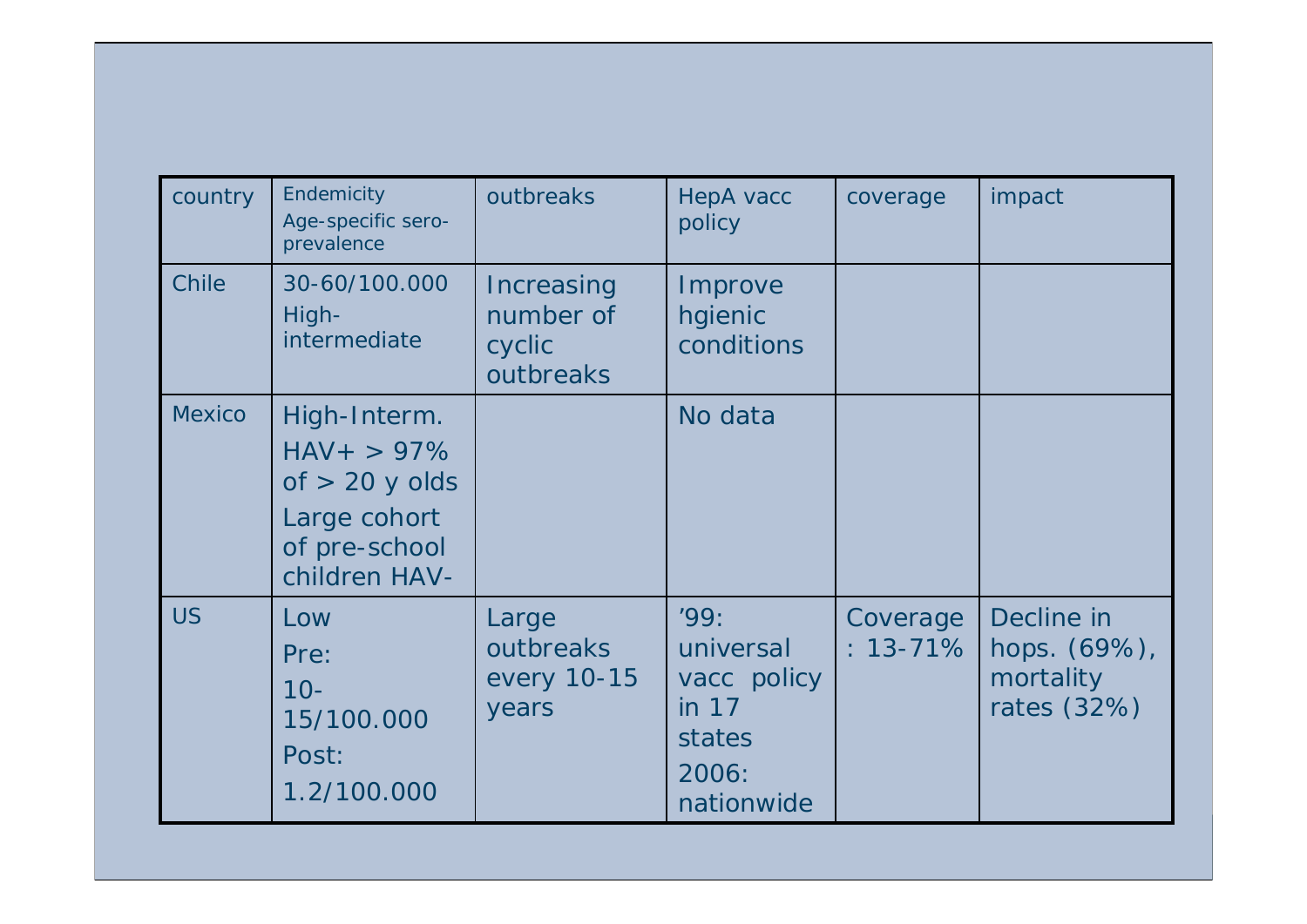| country         | Endemicity<br>Age-specific sero-<br>prevalence                                                      | outbreaks                   | <b>HepA</b> vacc<br>policy                                         | coverage | impact |
|-----------------|-----------------------------------------------------------------------------------------------------|-----------------------------|--------------------------------------------------------------------|----------|--------|
| India           | High-<br>Intermediate<br>Sero-survey to<br>be started in<br>2008<br>90-100% HAV+<br>in rural adults | Several large<br>outbreaks  | No national<br>imm. policy                                         |          |        |
| <b>Thailand</b> | High-<br>Intermediate<br>27.4% HAV +,<br>increasing<br>with age                                     | <b>Several</b><br>outbreaks | <b>Vaccine</b><br>cost do not<br>justify univ.<br>Imm<br>programme |          |        |
| <b>Belarus</b>  | Intermediate<br>95/100.000<br>$>45y$ age:<br>85%                                                    | No data                     |                                                                    |          |        |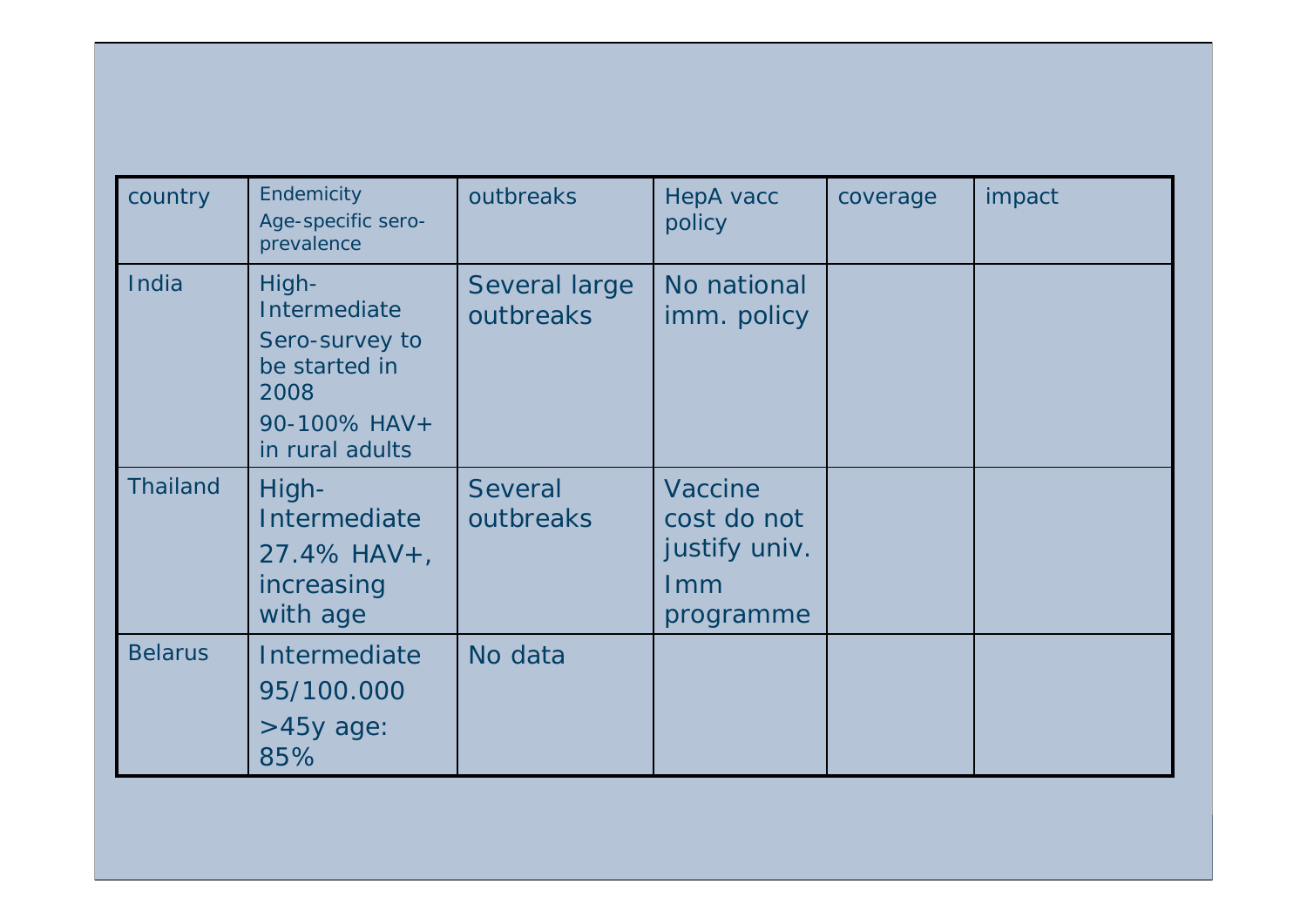| country            | Endemicity<br>Age-specific sero-<br>prevalence                        | outbreaks                             | HepA vacc<br>policy                                                                                                        | coverage | impact                           |
|--------------------|-----------------------------------------------------------------------|---------------------------------------|----------------------------------------------------------------------------------------------------------------------------|----------|----------------------------------|
| <b>Israel</b>      | Intermediate<br>50.4/100.000                                          | Pre: 10/y<br>Post: none               | 1999:<br>toddlers                                                                                                          | 85-90%   | 98%<br>reduction in<br>incidence |
| Italy              | Low<br>1995:<br>4/100.000<br>2006:<br>1.4/100.000                     | Large<br>outbreak in<br>Puglia (1997) | Risk groups<br><b>Surveillance</b><br>of shellfish<br>retail<br>Univ. policy<br>in Puglia<br>(1998)<br>Toddlers +<br>ado's | 60-70%   | 0.7/100.000                      |
| Spain<br>Catalonia | Intermediate-<br>Low<br>Pre:<br>5.51/100.000<br>Post:<br>2.98/100.000 | No data                               | 1995: risk<br>groups<br>1998:<br>Univ. Policy:<br>pre-ado's                                                                |          | Incidence<br>red. 45-73%         |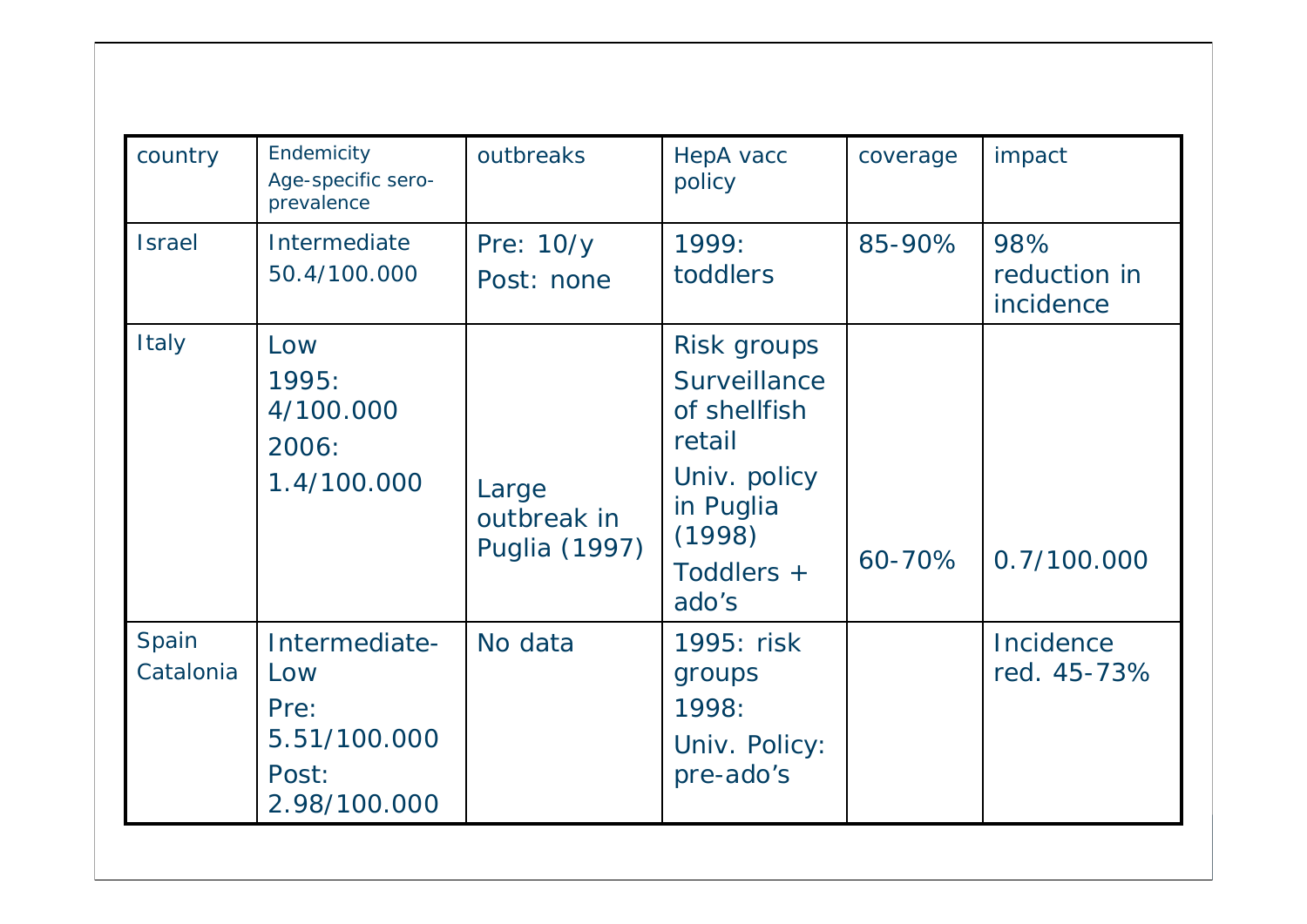| country                | Endemicity<br>Age-specific sero-<br>prevalence                                       | outbreaks                                     | HepA vacc<br>policy                                  | coverage | impact |
|------------------------|--------------------------------------------------------------------------------------|-----------------------------------------------|------------------------------------------------------|----------|--------|
| Russ Fed.              | High-<br>intermediate<br>50-170/100.000<br>Decreasing<br>immunity in<br>younger pop. | Periodic large<br>outbreaks                   | No universal<br>policy                               |          |        |
| <b>Netherlan</b><br>ds | Low<br>2/100.000<br>Import<br><b>MSM</b><br>transmission                             | Small n° of<br>outbreaks<br>Import<br>related | Risk group<br>policy<br>Travel-<br>import<br>Related |          |        |
| <b>Turkey</b>          | $Low-$<br>Intermediate-<br>High<br>Overall:<br>71.3% HAV+                            | No data                                       | Vaccine in<br>private<br>sector                      |          |        |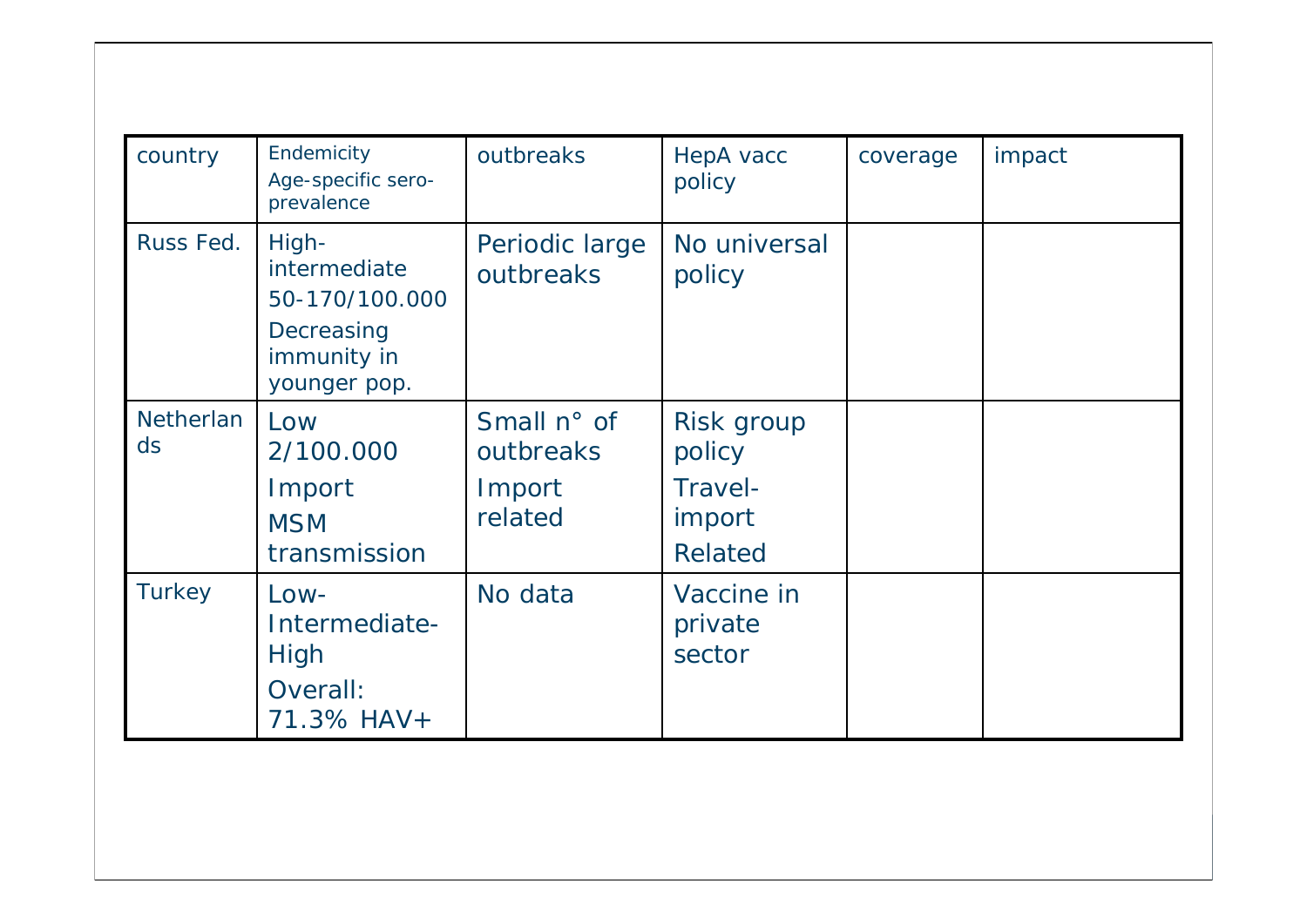| country         | Endemicity<br>Age-specific sero-<br>prevalence                         | outbreaks                                 | HepA vacc policy                                                                                         | cove<br>rage | impact                   |
|-----------------|------------------------------------------------------------------------|-------------------------------------------|----------------------------------------------------------------------------------------------------------|--------------|--------------------------|
| <b>Ukraine</b>  | High-<br>intermediate<br>Increasing susc.<br>In younger ones           | <b>Several</b><br>outbreaks               | hepA vacc.<br>Planned to be<br>included in NIP<br>by 2011                                                |              |                          |
| Saudi<br>Arabia | High-<br>Intermediate<br>9-14/100.000                                  | <b>Several</b><br>outbreaks               | 2000: risk group<br>-childhood imm<br>in private schools<br>2008: univ.<br>Policy (18m<br>olds).         |              |                          |
| Australia       | Pre: 31.1-<br>75/100.000<br>Indigenous<br>pop.<br>Post:<br>1.8/100.000 | Oister-related<br>MSM, IVDU,<br>$\ddotsc$ | Risk group<br>1999:<br>For indigenous<br>children<br>(N-Queensland)<br>2005: in high<br>incidence states |              | 95% red. in<br>incidence |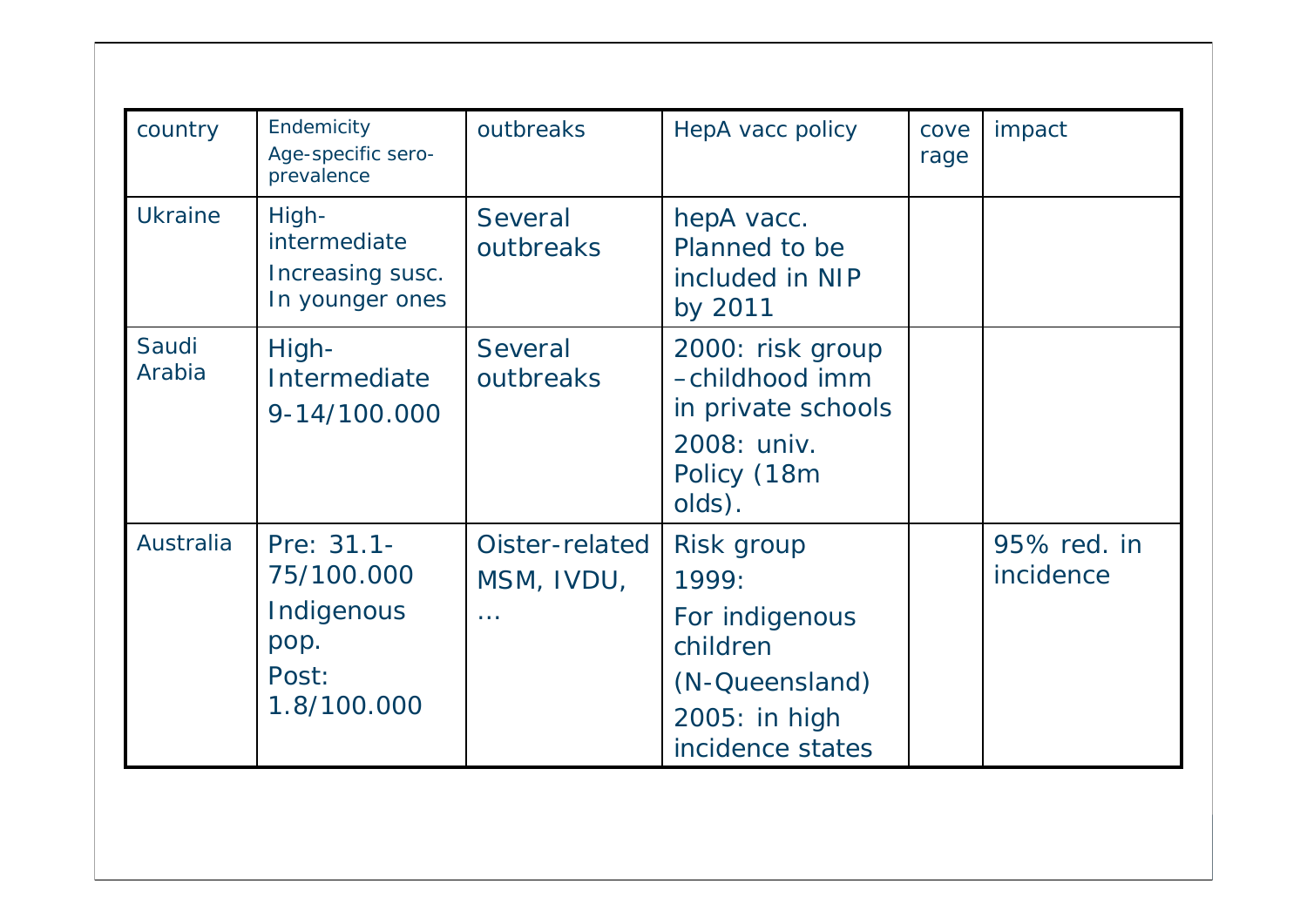| country | Endemicity<br>Age-specific sero-<br>prevalence                                      | outbreaks         | HepA vacc policy                                                                                   | cover<br>age | impact                                                 |
|---------|-------------------------------------------------------------------------------------|-------------------|----------------------------------------------------------------------------------------------------|--------------|--------------------------------------------------------|
| China   | High-<br>intermediate<br>Pre:<br>50/100.000<br>Post (2005-<br>$2006$ :<br>5/100.000 | Shangai<br>(1988) | Vacc policy since<br>1992<br>Plans to include<br>vacc in routine<br>programme by<br>dec 2007 (18m) |              | Incidence<br>decrease:<br>90% red in<br>infection risk |
| Korea   | High-<br>intermediate<br>9.8/100.000<br>10-19y & 20-<br>29y are most<br>susceptible |                   | Childhood vacc<br>recommended<br>but not universal                                                 | 40%          |                                                        |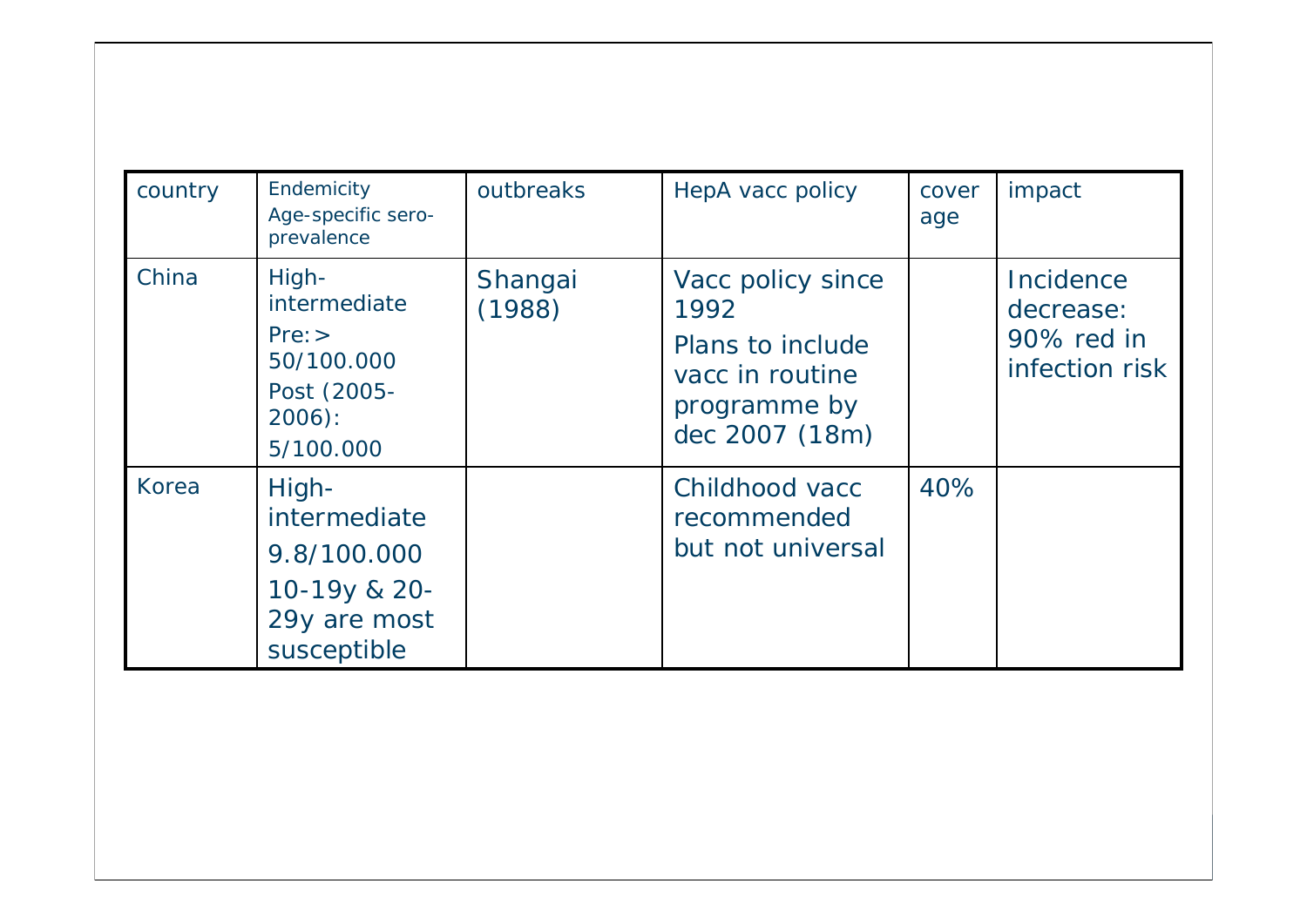# **Uses of Molecular Epidemiology**

**Sources of Virus Transmission in outbreaks** –Food / water / other environmental Food / water / other environmental –Risk factors – – MSM, IDU –Blood / Blood Products Blood / Blood Products**Transmission Patterns within Populations E** Monitoring Vaccine Effectiveness

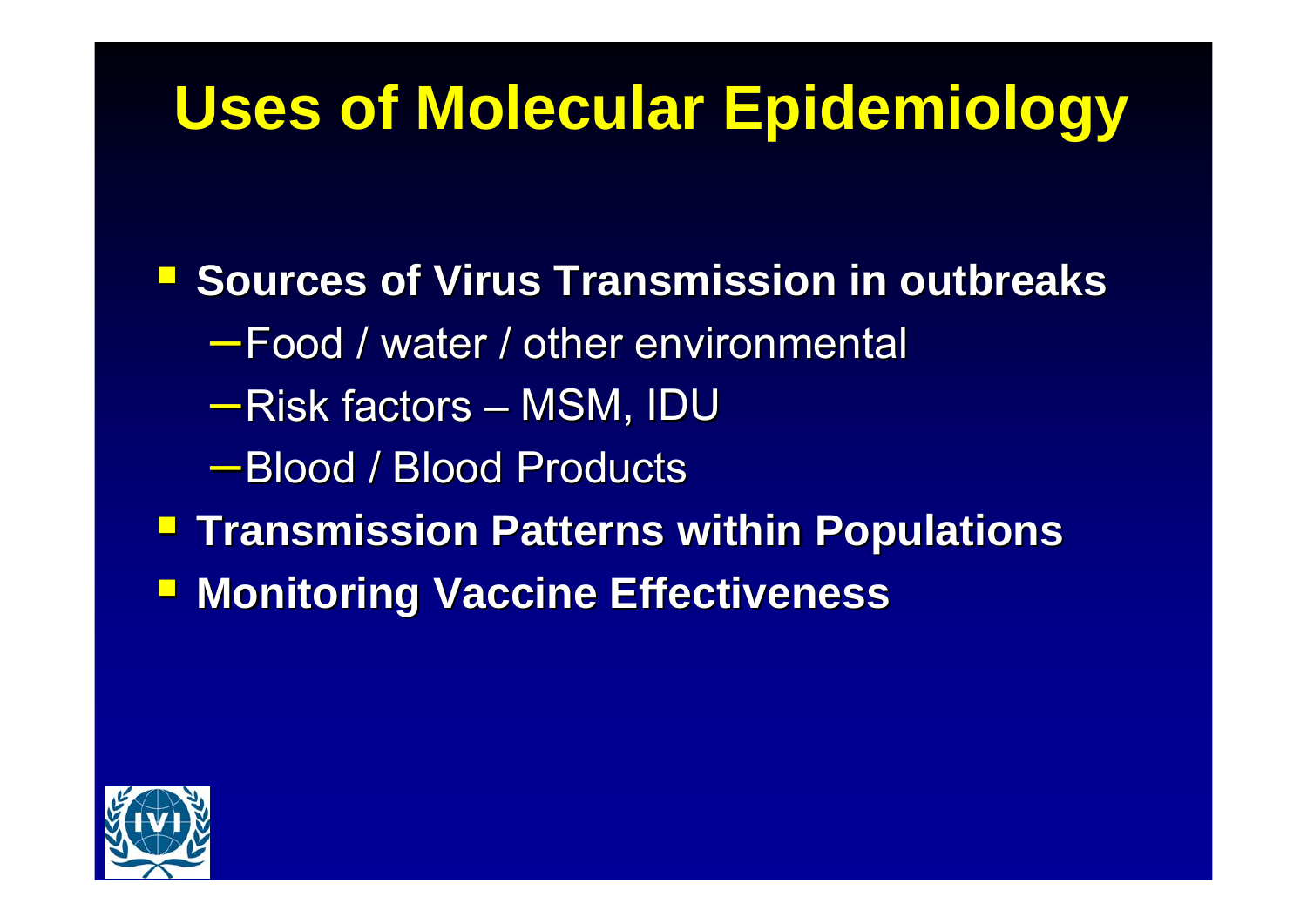

- Examples of molecular epidemiological studies were presented:
	- HAV outbreak in European travelers returning from Egypt

(routine) monitoring of circulating HAV strains useful to:

- п detect widely dispersed outbreaks and hidden clusters
- $\blacksquare$  demonstrate links between imported and autochthonous cases
- Used to detect HAV in urban sewage
	- F.u. of epidemiological patterns of excretion of HAV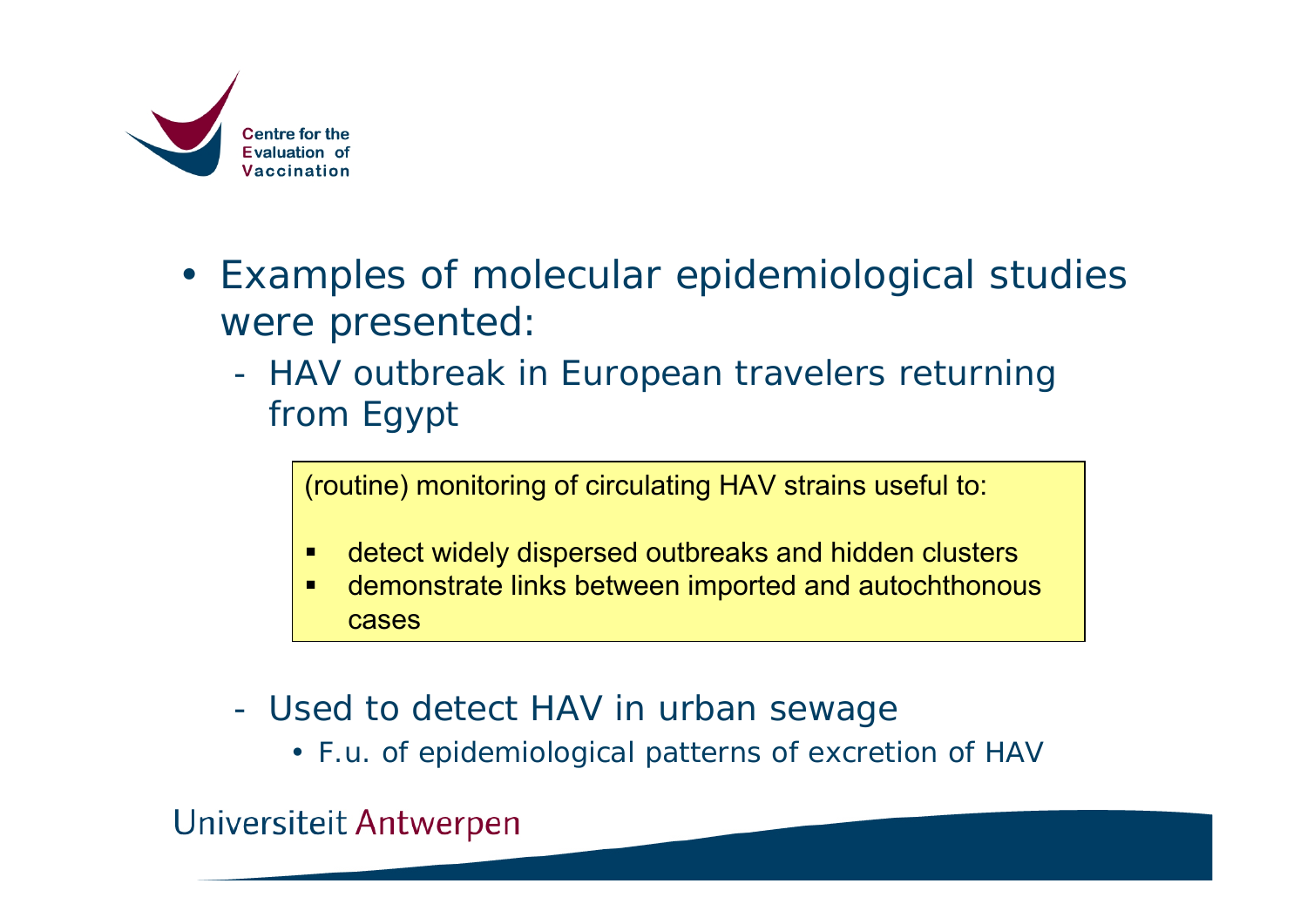# Postexposure policy changes…

- In much of Europe and Canada, hepatitis A vaccine becomes recommended after exposure, but recommendations vary:
	- $-$  In countries where immune globulin was not used
	- In some countries vaccine is recommended over IG
	- $-$  In the UK, vaccine is recommend if it can be given early while IG is considered preferable later/for those with higher risk of serious outcome.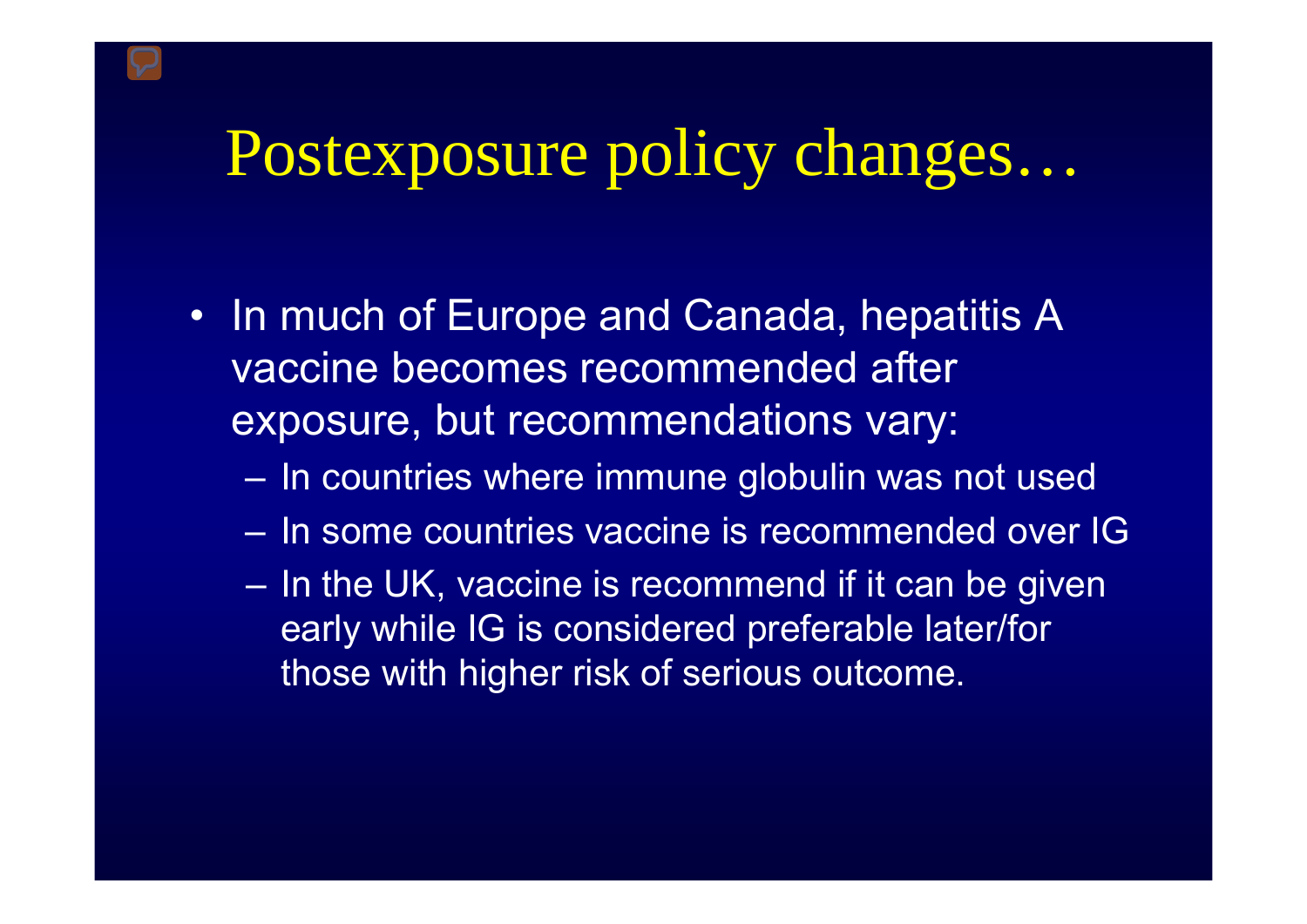Study in Kazakhstan compared the efficacies of hepatitis A vaccine and IG in the prevention of laboratory-confirmed symptomatic hepatitis A when given within 14 days of exposure to a symptomatic index case of hepatitis A.

Study concluded: hepA vacc. had high efficacy, similar to that of IgG.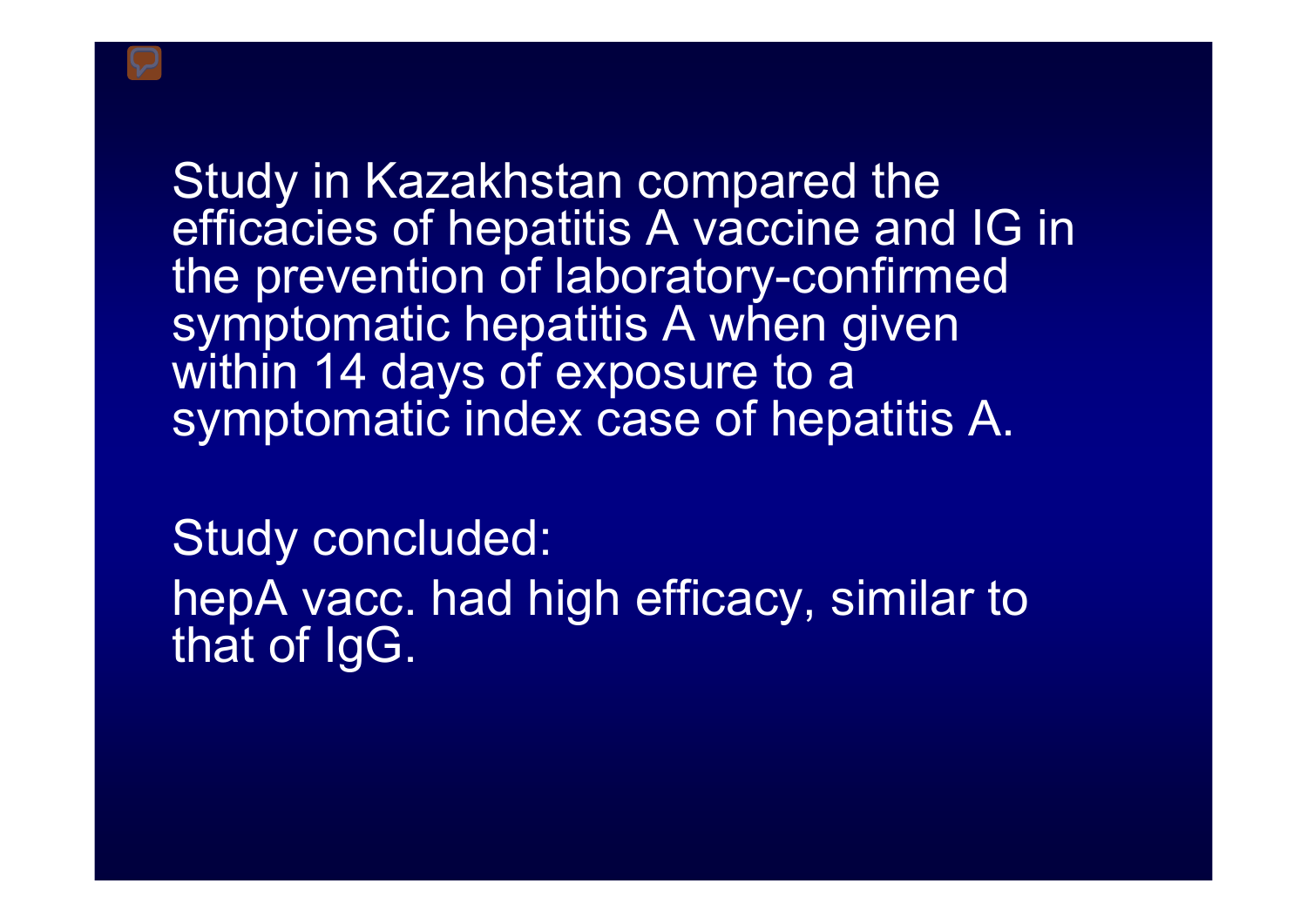# *Updated ACIP Recommendations (abbreviated)*

- For healthy persons age ≥ 12 months to 40 years, hepatitis A vaccine is preferred to IG.
- • For persons > 40 years, IG is preferred. (Vaccine can be used if IG cannot be obtained.)
- For children age < 12 months, immunocompromised persons, persons with chronic liver disease, and persons for whom vaccine is contraindicated, IG should be used.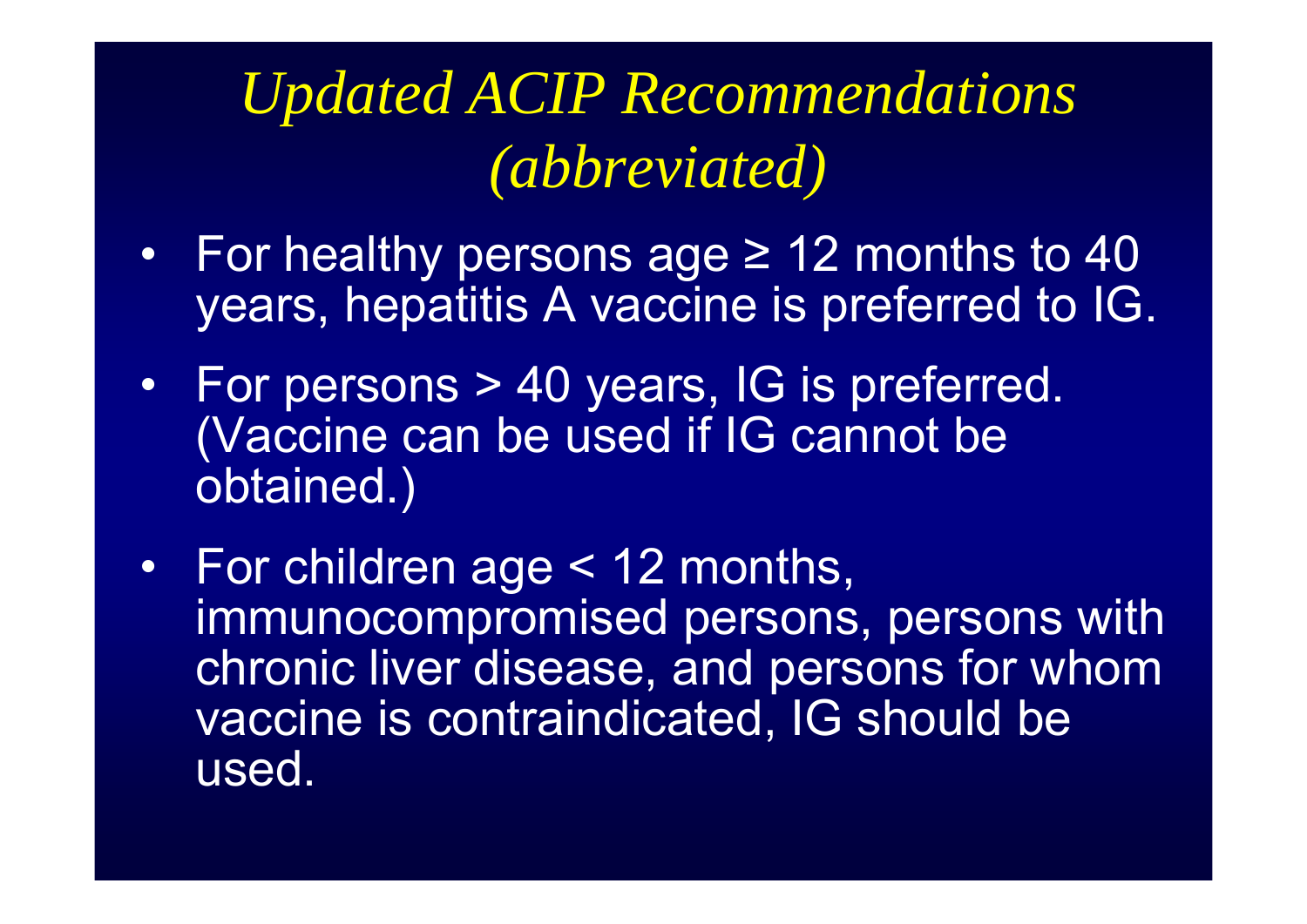

### Conclusions: HEpatitis FLoridA

- Highly immunogenic
	- Non-response in > 99%
	- Rapid seroconversion
	- Long-term antibody persistence
- Excellent safety profile
- Freedom to choose
	- Coadministration / combination vaccines
	- Flexible vaccination schedule
	- Interchangeability
- Long-lasting protection
	- Beyond antibody persistence (life-long)
	- Proven effectiveness, even post-exposure
- After single dose? How long protected?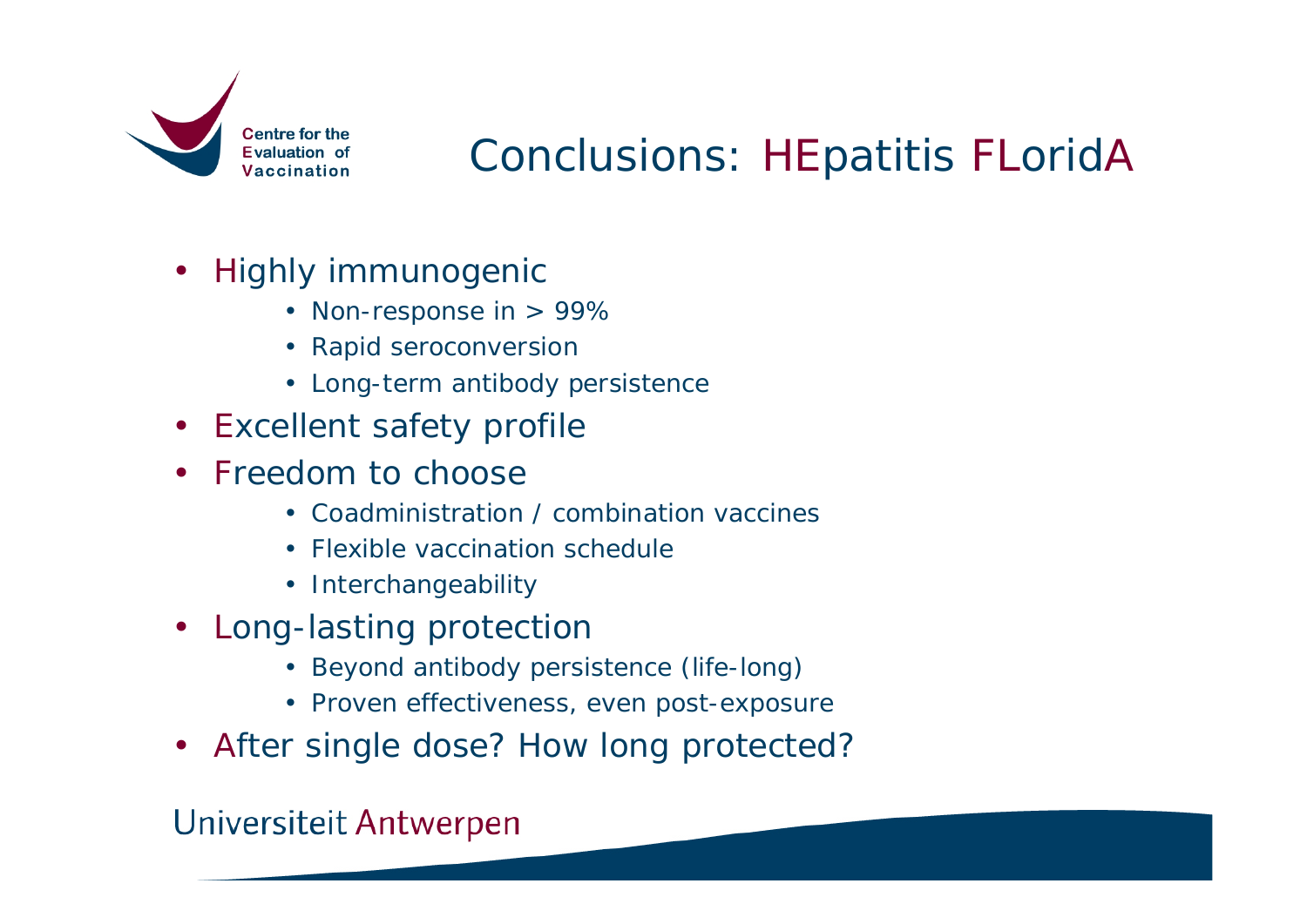### Selected Countries with Routine Childhood Hepatitis A Vaccination Programs; 2007

| Country                                      |                                          | <b>Target Ages Year Begun Comments</b> |                                        |
|----------------------------------------------|------------------------------------------|----------------------------------------|----------------------------------------|
| Zhejiang Province,<br>China                  | $1-15$ years                             | 1992                                   | Single dose live<br>attenuated vaccine |
| <b>North Queensland,</b><br><b>Australia</b> | 18 months;<br>catch-up to age<br>6 years | 1999                                   | Indigenous<br>population               |
| <b>United States</b>                         | 2-18 (regional)                          | 1999                                   | 2006 - national (12)<br>months)        |
| Catalonia, Spain                             | 12 years                                 | 1998                                   | A/B vaccine                            |
| <b>Puglia Region, Italy</b>                  | 15 months<br>12 years                    | 1997                                   | A/B vaccine for<br>adolescents         |
| <b>Israel</b>                                | 18 months                                | 1999                                   |                                        |
| Argentina                                    | 12 months                                | 2005                                   | Single dose                            |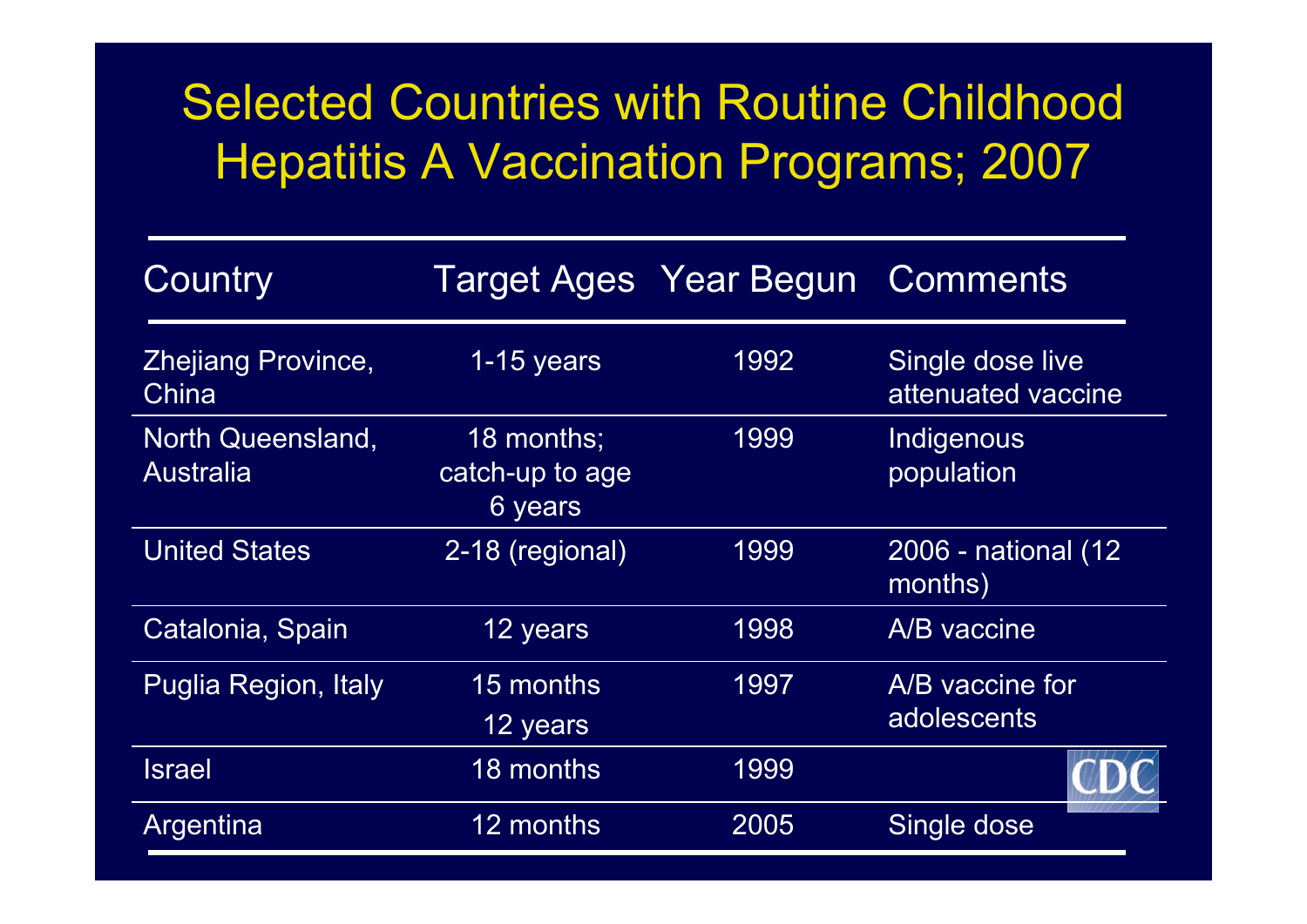### Hepatitis A Incidence, by Age and Population Group, Israel, 1993-2004



Source: Dagan et al, JAMA 2005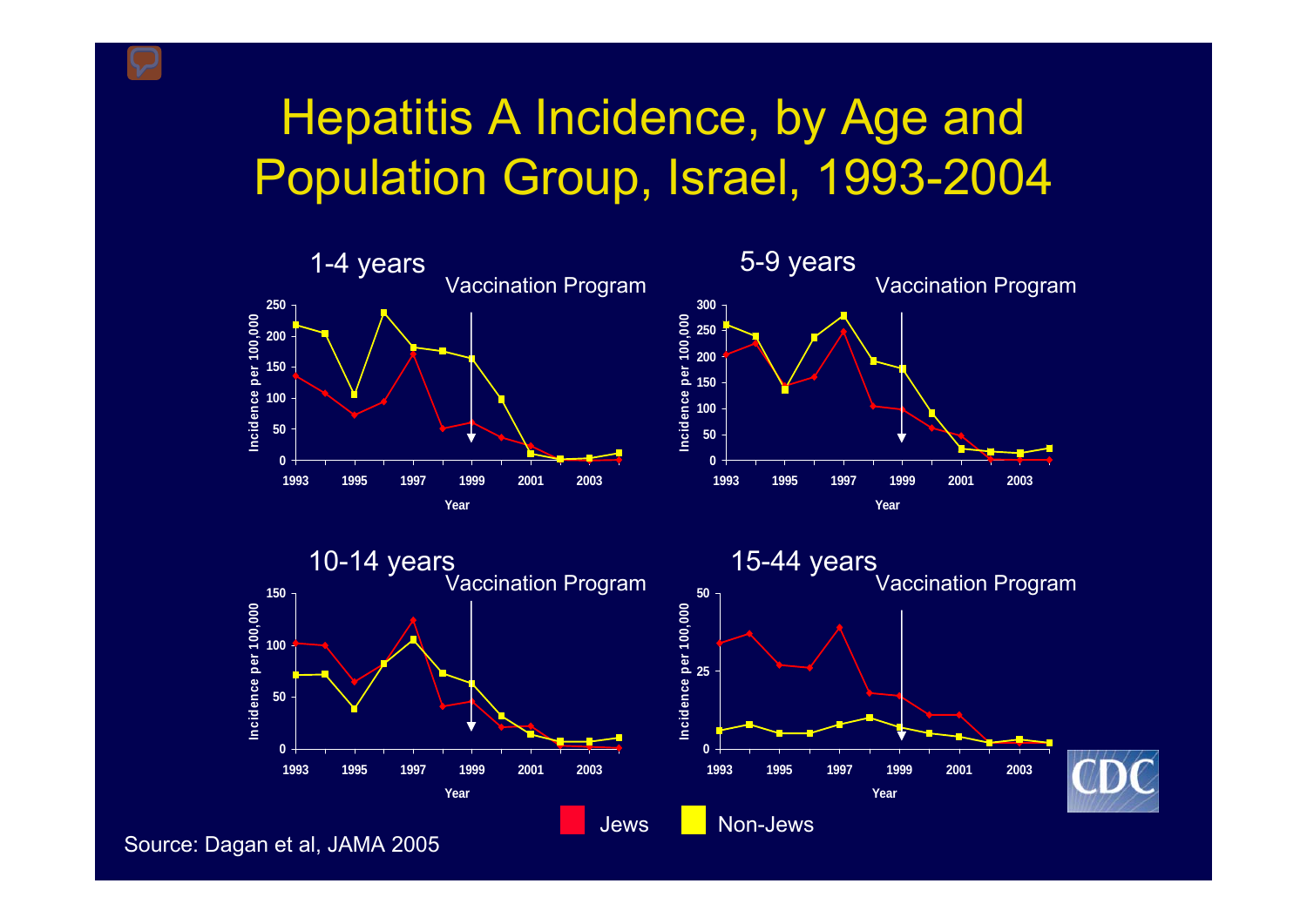### Impact on Health Care Utilization, U.S. 1996-2004Medstat MarketScan Database

Comparing baseline (1996-97) to 2004, statistically significant declines:

- Hospitalizations 69%
- $\bullet$ Ambulatory visits – 42%

Adjusted to US population, medical expenditures for hospitalizations and ambulatory visits declined:

 $\bullet$  \$29.1 million (baseline) to \$9.3 million (2004) – 68% reduction



Source: Zhou et al. Vaccine 2007.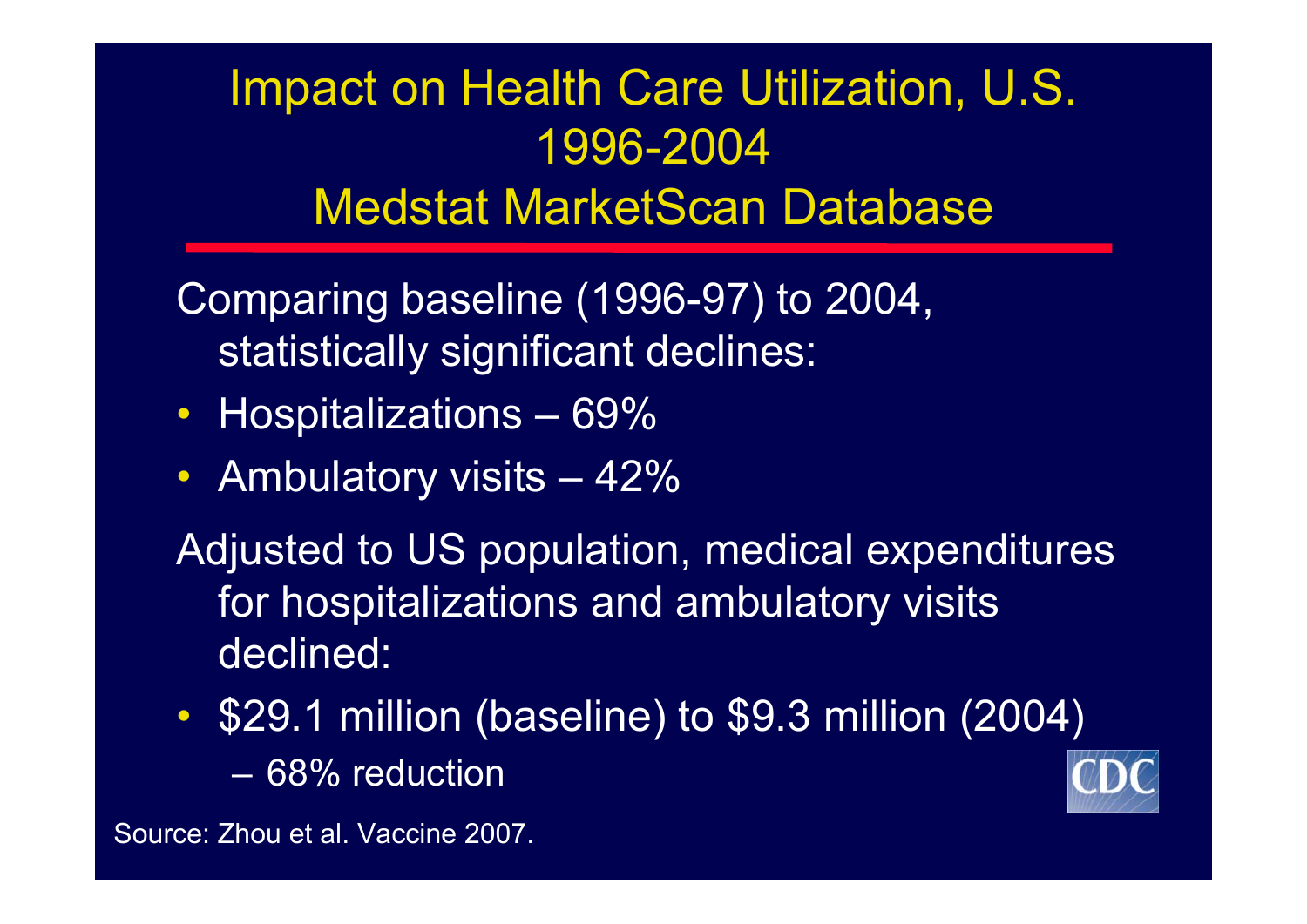

### **Conclusions**

- Hepatitis A is a significant cause of morbidity in the world
- Mortality due to hepatitis A is low but is the leading cause of liver transplant for acute viral hepatitis:
	- Surprising rates of fulminant hepatitis A in younger ones (e.g. in Korea, Brazil, Argentina)
- Lack of recent country data!
- need for improved surveillance standardized systems of data collection and case definition
	- To produce accurate BOD data
	- To document the increased n° of susceptibles
	- Through low cost methods (cross sectional data, …)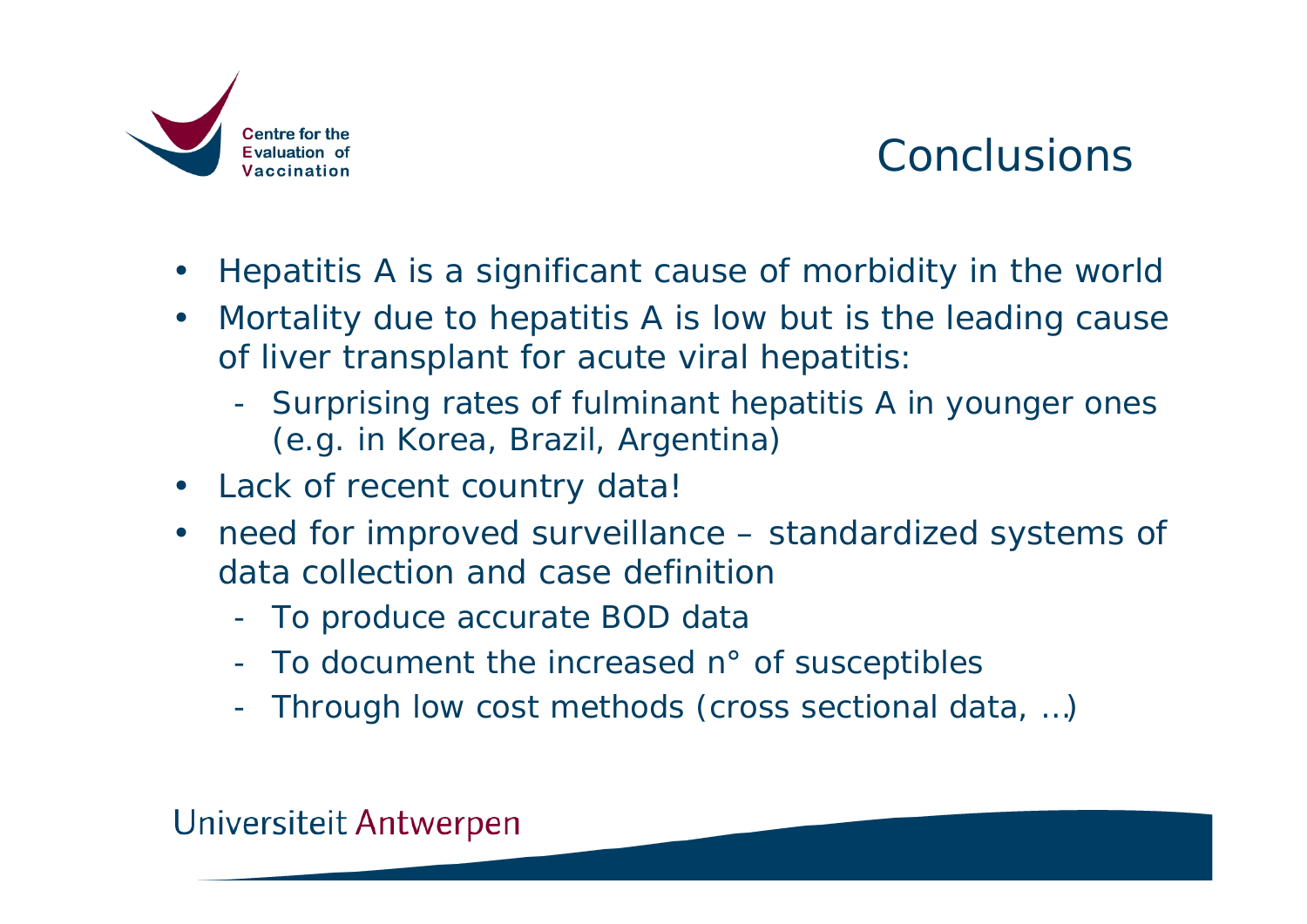

### **Conclusions**

- The changing epidemiology is vizualizing the clinical features of the disease and its consequences
- Investment in improved sanitation, makes high endemicity countries move to intermediate situation, … this should go hand in hand with the implementation of universal hepatitis A immunization programmes.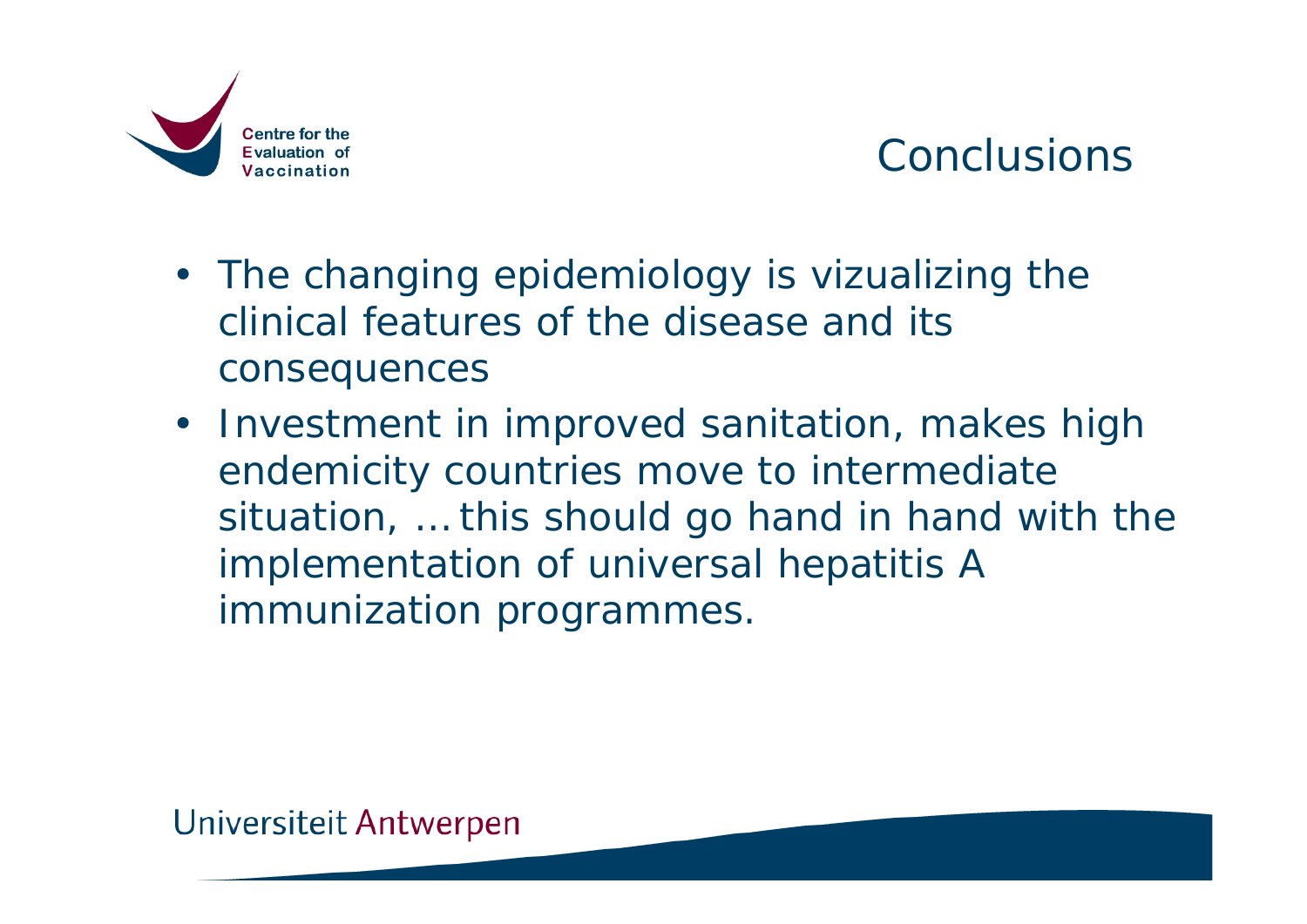

### conclusions

- data on circulating strains need to be shared globally and within the regions
- Vaccination of travellers need to be stressed (prevention of HAV importation)
- Low endemicity country: most HE analysis have shown hep A risk group vaccination to be cost-effective
- Low endemicity country: routine vaccination studies have been inconclusive
- However, recent analysis have shown more favourable results
	- With reduced vaccine costs
	- Using dynamic models taking the indirect effect of herd immunity into consideration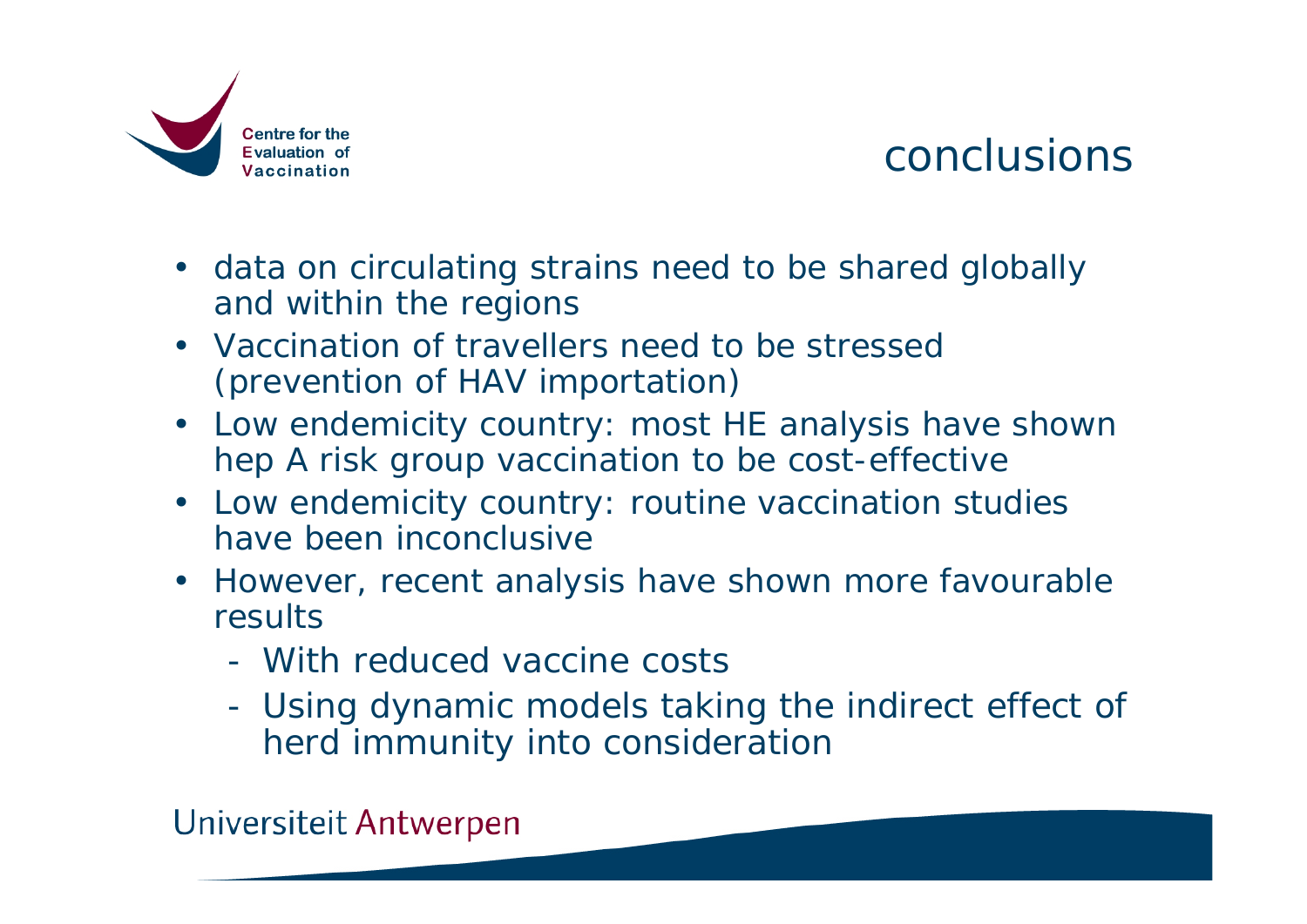

### **Conclusions**

- Consensus reached on a stepwise strategy at country-level:
	- Invest in accurate surveillance
		- Document level of endemicity/outbreaks/…
	- Secure political support
	- Conduct HE analysis
- The need to control HAV globally was emphasized
- The need to place HAV disease in the context of global health priority was stressed